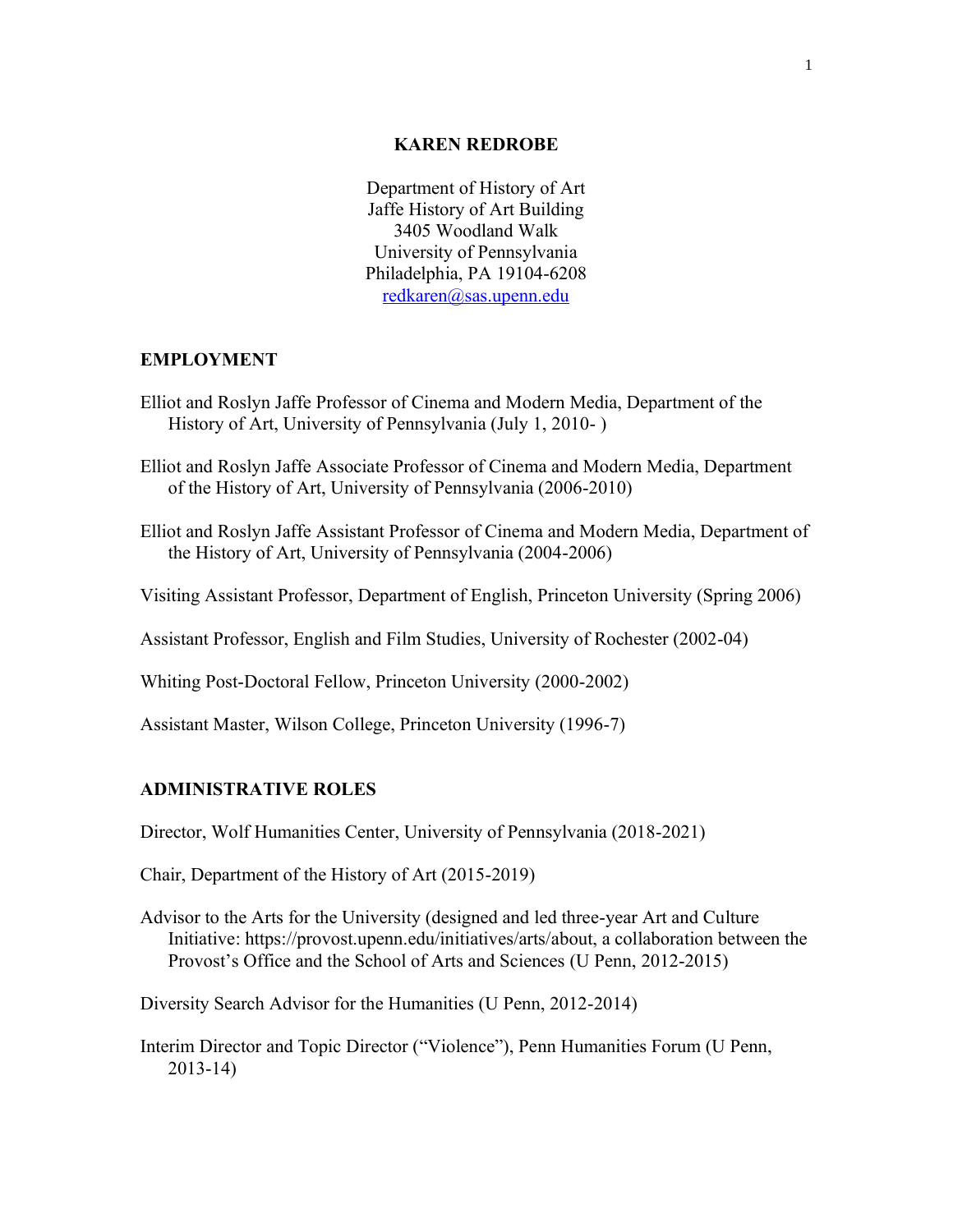Interim Chair, Department of the History of Art (U Penn, 2011-12)

Director, Cinema Studies Program, University of Pennsylvania (July 2007 –July 2010; Interim director: Fall 2011; Spring 2017)

### **EDUCATION**

Ph.D. Princeton University, English (1999) Advisers: Professors Diana Fuss and Michael Wood

M.A. Princeton University (1997)

Graduate research year in German Literature at Georg-August (1993-4) Universität Göttingen, Germany. Research director: Professor Wilfried Barner

B.A., Hons. Cambridge University, English (1992)

#### **PUBLICATIONS**

#### BOOKS:

*Vanishing Women: Magic, Film, and Feminism* (Duke UP, 2003). 239 pages.

This book uncovers a pattern of female vanishings in nineteenth and twentieth century visual culture, and argues, through a series of close readings, that vanishing women repeatedly emerge at different historical moments in response to anxieties about female excess. Written at a moment when feminist film theorists' positions on female spectatorship and spectacle were undergoing fundamental transitions, the book asks: Is vanishing a particularly female affair, and why? What makes a human body socially visible or invisible, and how does vanishing differ from invisibility? What is the relationship between real and metaphorical disappearance? And finally, what are the ethics of witnessing the spectacle of vanishing, and how can we, as observers, become more vigilant? By tracing the vanishing woman's elusive emergence in stage magic, spiritualist photography, psychoanalysis, and film, I argue that we can begin to think differently about both female subjectivity and what it reveals about the media in which the female subject appears.

Reviewed in: *Quarterly Review of Film and Video*; *The Drama Review*; *Theater Journal; Victorian Literature and Culture*; and *Screening the Past: An International, Refereed, Electronic Journal of Visual and Media History* (Australia)

*Still Moving: Between Cinema and Photography*, eds. Karen Redrobe and Jean Ma (Duke UP, 2008). 312 pages. This co-edited volume stages a conversation between artists and academics in the fields of art history, film studies, literature and photography about the space between cinema and photography. Addressing issues of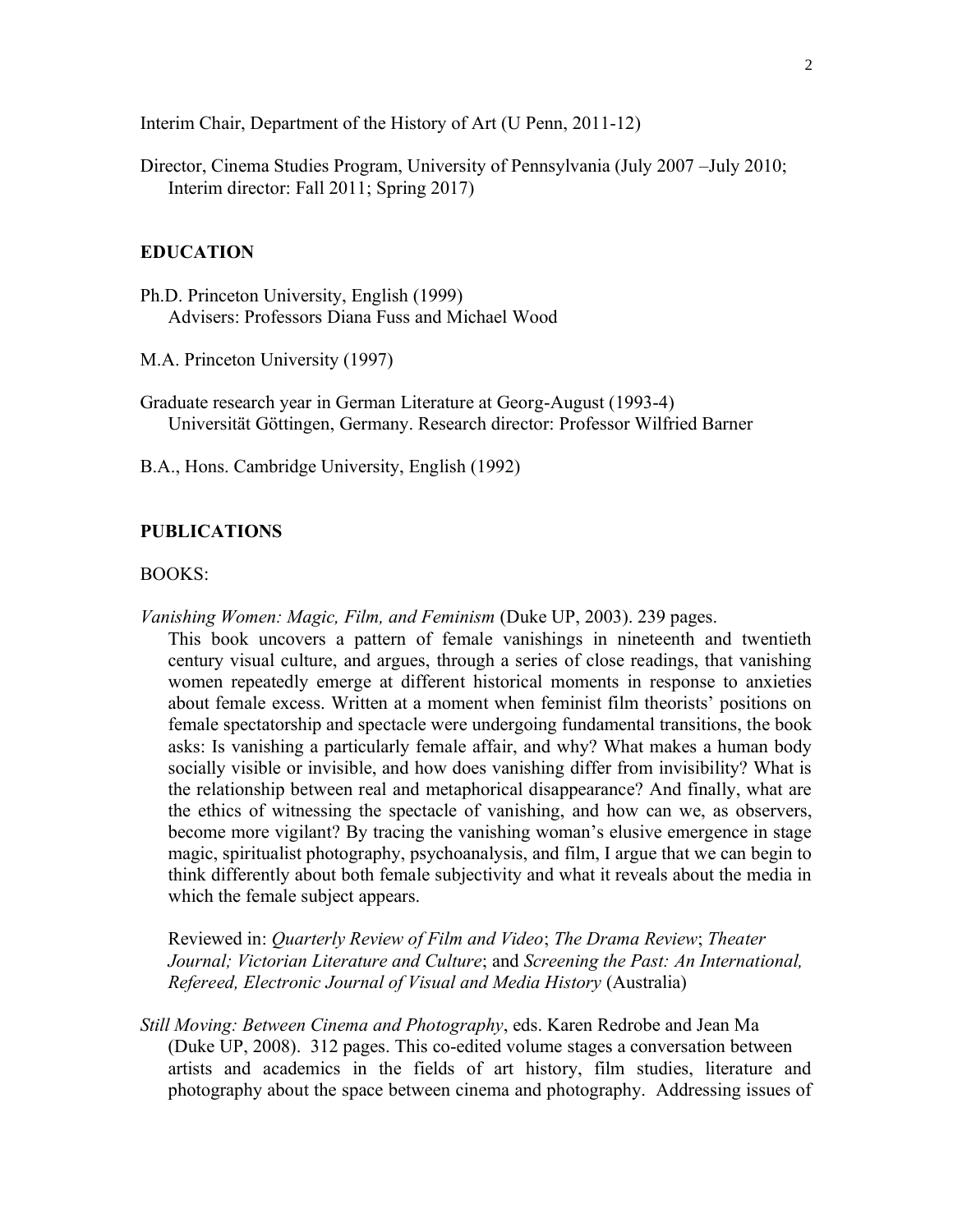3

indexicality, medium specificity, movement, stasis, and media hybridity, the book examines how these modern media have developed and defined themselves, and continue to do so, through, and against, each other. Contributors include: Tom Gunning, Atom Egoyan, Rebecca Baron, George Baker, Raymond Bellour, Nancy Davenport, Timothy Corrigan, Juan Suarez, and Rita González.

Reviewed in *Afterimage, MODERNISM/Modernity*, *History of Photography*, *M/C Reviews, Media International Australia, Choice*, and *Sehepunkte*

*Crash: Cinema and the Politics of Speed and Stasis (Duke UP, August 2010), 305 pages.* This book takes cinematic, photographic, and literary depictions of car crashes and traffic jams as the starting point for an inquiry into contemporary discussions of medium specificity, aesthetic and social hybridity, interdisciplinarity, speed, stasis, and mobility. Texts include: industrial safety films, *How It Feels to Be Run Over, Two Tars*, *Hot Water, Weekend*, J.G. Ballard's *Crash,* Andy Warhol's film *Since*, Bruce Conner's *Report* and Alejandro González Iñárritu's *Amores Perros.*

Reviewed: *International Journal of Communication*, *PopMatters, Choice, Screen, Visual Studies, Screening the Past, Technology and Culture, Media International Australia*

*On Writing With Photography* ed. Karen Redrobe and Liliane Weissberg (U of Minnesota P, 2013). This co-edited volume explores what happens to texts—and images—when they are brought together, addressing a wide range of genres and media, including graphic novels, children's books, photo-essays, films, and photographers—past and present—have served as powerful creative resources for each other.

Reviewed: *Times Literary Supplement*, *The Culture Buzz*

*Animating Film Theory*, ed. Karen Redrobe (Duke UP, March 2014, Reprinted 2015), 376 pages. This edited volume asks whether film theorists have neglected animation as a primary concern or whether writing on animation has simply been excluded from academic film theory anthologies; and if so, why? The seventeen essays collected here uncover film theory's long and international history of engagement with the phenomenon of movement, explore when "cinema" came to be considered as "live action cinema," and reflect on what earlier writings on animation have to offer our own moment of transition within the realm of moving images.

Reviewed: *Choice*, *Leonardo*, *Communications Booknotes Quarterly*, *Disegno: A Review of Design Culture*, *Animation Studies, International Journal of Communication*

*Deep Mediations: Thinking Space in Cinema and Digital Cultures*, eds. Karen Redrobe and Jeffrey Scheible (University of Minnesota Press, March 2021), 385 pages. This volume explores the visual, sonic, philosophical, psychoanalytic, cognitive, digital,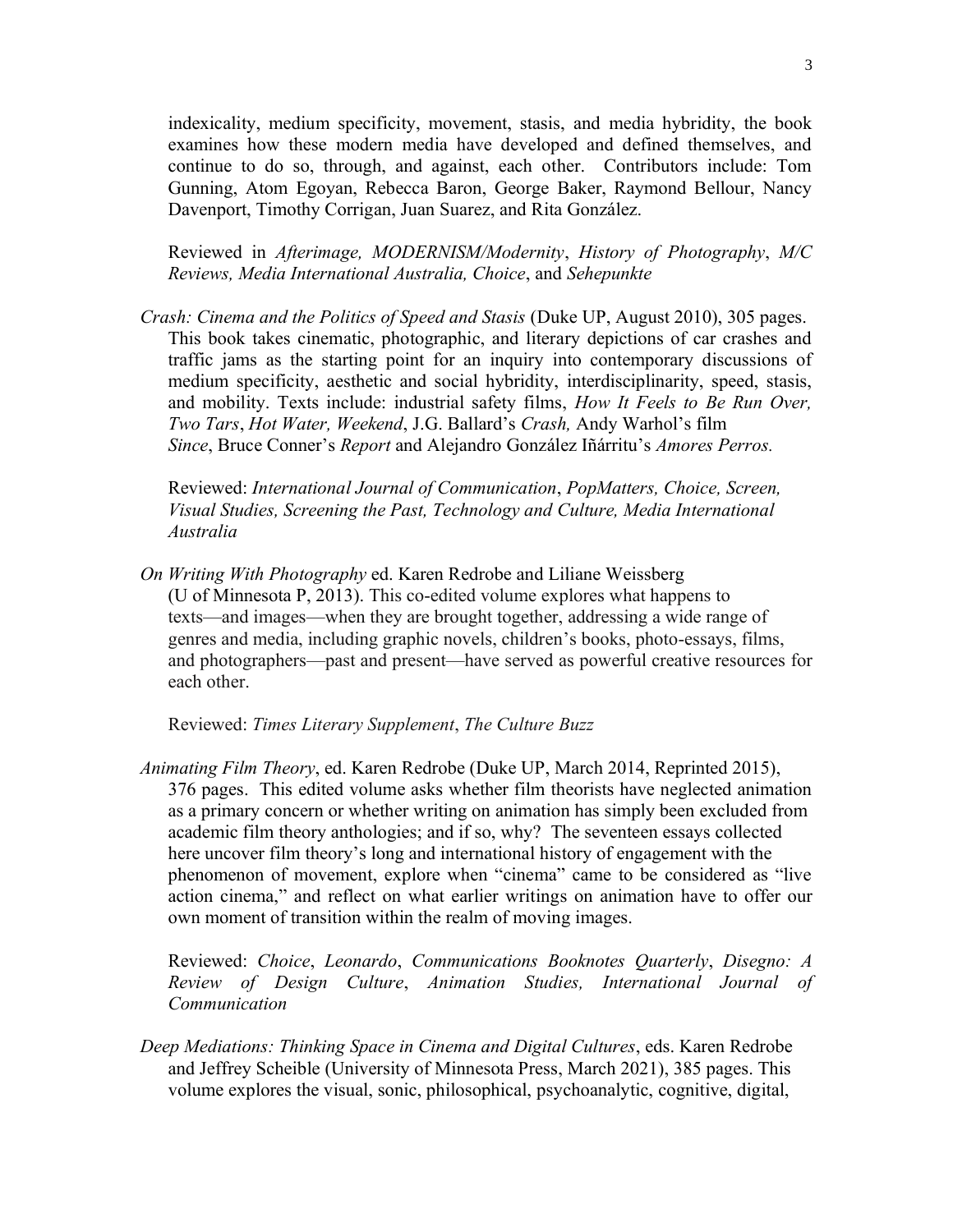racial, and spatial aspects of the concept of "depth" as it has been emerging recently within the discourse of Cinema and Media Studies. Authors: Laurel Ahnert, Erika Balsom, Brooke Belisle, Jinhee Choi, Jennifer Fay, Lisa Han, Jean Ma, Shaka McGlotten, Susanna Paasonen, Jussi Parikka, Pooja Rangan, Alessandra Raengo, Karen Redrobe, Katherine Rochester, Jeffrey Scheible, Karl Schoonover, Jordan Schonig, John Paul Stadler, Nicole Starosielski, Arnold Taylor, and Laura Tilton

## DVD:

*On the Ecstasy of Ski-Flying: Werner Herzog in Conversation*. With Karen Redrobe (Philadelphia: Slought Foundation, 2008).

### IN PROGRESS:

*Undead: Animation and the Contemporary Art of War* (Under contract with University of California Press, Feminist Media Series, Luminos open-access platform and paperback). This new book project explores eight artists' use of animation to respond to the "perpetual state of war." Artists and filmmakers considered: Yael Bartana, Nancy Davenport, Kelly Dolak, Helen Hill, Mary Reid Kelley and Patrick Kelley, Wazhmah Osman, Kimberley Rivers-Roberts

ARTICLES IN PEER-REVIEWED JOURNALS AND BOOKS:

- "Laughing in the Face of Death: The Performance of Isabelle Huppert in *La Cérémonie* (1995)," for *Negative Affect in the Work of Isabelle Huppert: Expressive Blankness*, eds. Iggy Cortez and Ian Thomas Fleishman (Under contract, Edinburgh University Press)
- "The Fierce, Unfinishable, Feminist Legacies of Helen Hill," in Alix Beeston and Stefan Solomon, eds., *Undone: The Feminist Possibilities of the Unfinished Film* (Under contract, UC Press, Feminist Media Series)
- "Underground Film: Thinking Vertically Across the "And" of Cinema and Media Studies," in Redrobe and Scheible, eds., *Deep Mediations: Thinking Space in Cinema and Digital Cultures* (Minneapolis: University of Minnesota Press, March 2021): 216-239
- "The Risk of Tolerance: Feminist Killjoys, the Creative Humanities and the Belligerent University," in *The Routledge Companion to Risk and Media*, ed. Bhaskar Sarkar and Bishnupriya Ghosh (New York: Routledge, 2020): 495-512
- "地下电影: 对电影和媒介研究的垂直思," (translation of "Underground Film: Thinking Vertically Across the "And" of Cinema and Media Studies," *Journal of Film Studies*  No.2《电影理论研究》, Shanghai Film Academy, Shanghai University (January 2020)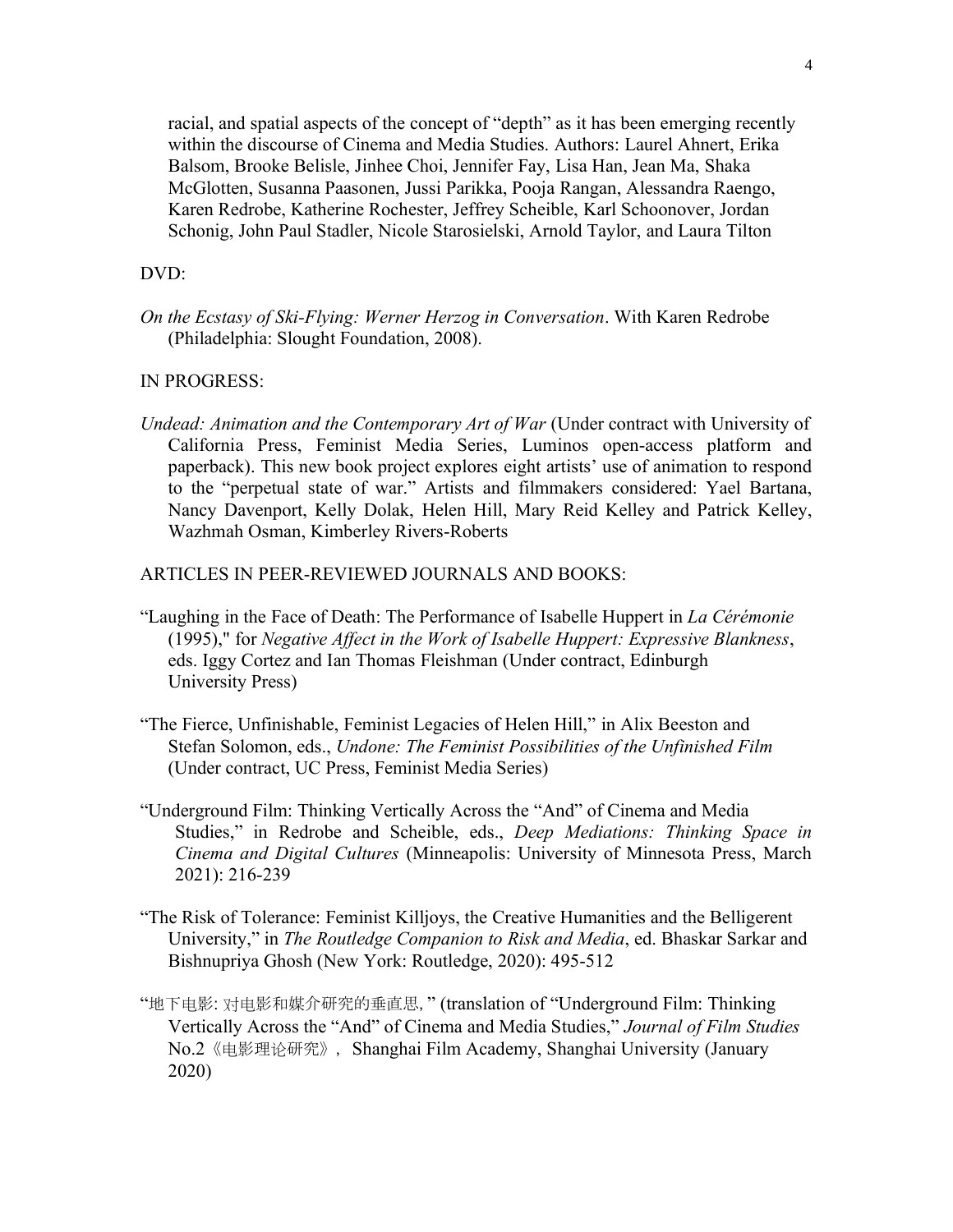- "Thinking Like a Holy Girl: A Philosophy of Grandma's Bedroom," in *On Women's Films: Across Worlds and Generations*, eds. Ivone Margulies and Jeremi Szaniawski (London: Bloomsbury, 2019): 348-369
- "The Worries of the World: Animation" in *World Building: Transmedia, Fans, Industries*, eds. Marta Boni (Amsterdam: Amsterdam University Press, Transmedia Series, 2017): 253-251
- (Invited) "Black Media Matters: *The Bombing of Osage Avenue* (Louis Massiah, written and narrated by Toni Cade Bambara, 1986), *Film Quarterly* 68.4 (Summer 2015): 8- 23. This article was published upon the occasion of the  $30<sup>th</sup>$  anniversary of the City of Philadelphia's bombing of the MOVE house
- "The Tortoise, the Hare, and the Constitutive Outsiders: Re-Framing Fast and Slow Cinemas," *Cinema Journal* 55.2 (Fall 2015): 472-491. "In Focus" special issue on cinematic speed
- "Film Theory's Animated Map," in *Framework* (Fall 2015): 472-491*.* Special Issue: *The Place of Film and Media Theory: Geopolitics of Intellectual Practices,* edited by Masha Salazkina, Weihong Bao, and Kay Dickinson
- "Animating the Cinéfils: Alain Resnais and the Cinema of Discovery," *Cinema Journal*  54.4 (summer 2015): 1-25
- "Documentary, Animation, Poetry: How Norman McLaren and Margaret Tait Respond— Directly and Indirectly—to War," *Animation Journal* (Winter 2014): 46-67
- "What Cinema Wasn't: Animating Film Theory's Double-Blind Spot" in *Theory Aside*, ed. Jason Potts and Daniel Stout (Duke UP, 2014): 177-198
- "Nothing to Say: The War on Terror and the Mad Photography of Roland Barthes," in *Picture This! Photography and Narrative*, ed. Liliane Weissberg and Karen Beckman (University of Minnesota Press, 2012): 297-330
- "Animation on Trial" in *Animation Journal*, special issue on documentary animation (November 2011), vol. 6, no. 3: 259-275
- "Gender, Power, and Pedagogy in Coco Fusco's *Bare Life Study #1* (Brazil, 2005), *A Room of One's Own* (NYC, 2005), and *Operation Atropos* (2006)," *Framework* 50, Documentary Re-enactment anniversary issue (December 2009): 125-38
- "Nothing to Say: The War on Terror and the Mad Photography of Roland Barthes," in *Grey Room* 34 (Winter 2008): 104-134
- "Telescopes, Transparency, and Torture: Trevor Paglen and the Politics of Exposure," *Art Journal* Vol. 66, no.3 (Fall 2007): 74-79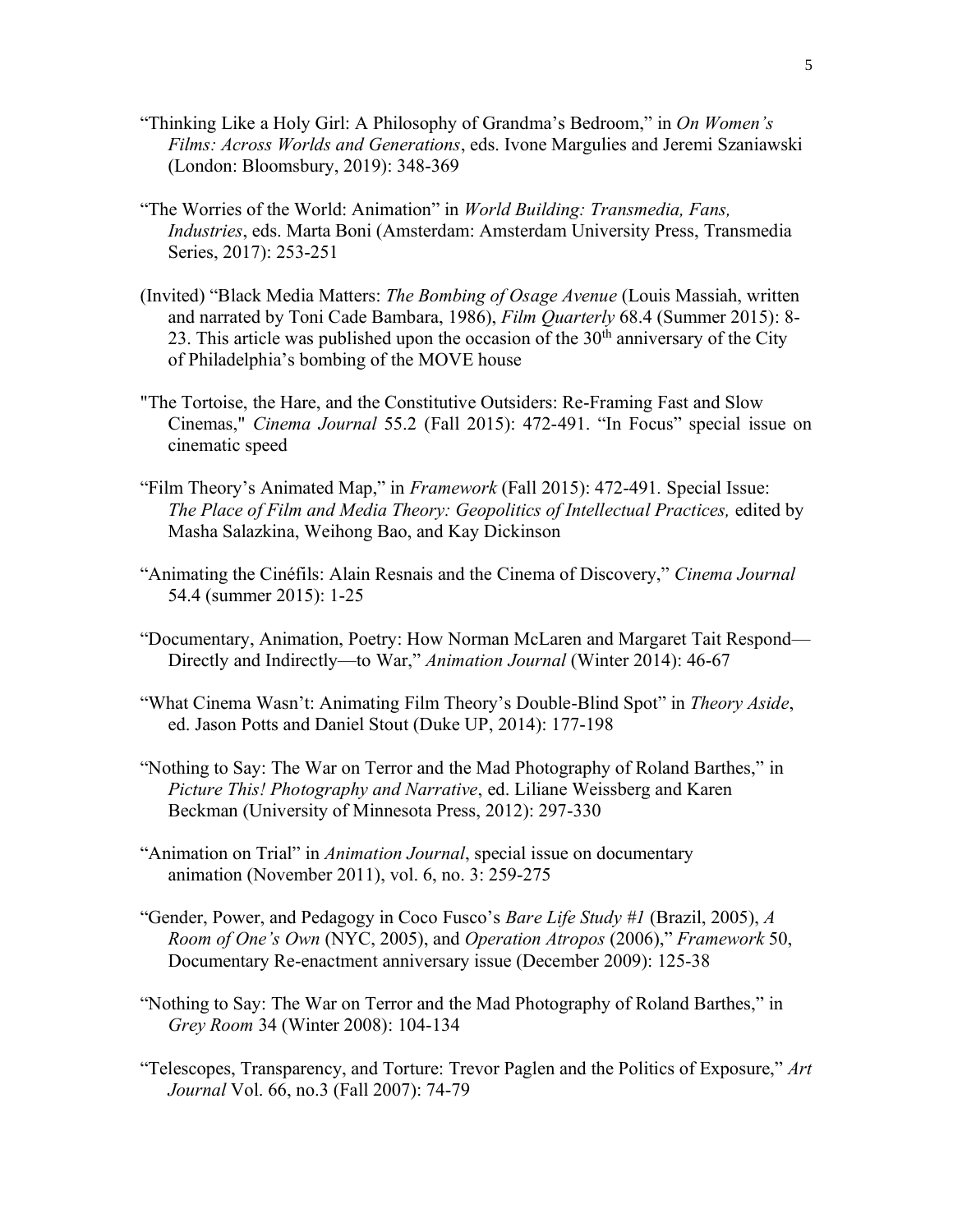- "The Archive, The Phallus, and the Future," *Camera Obscura: Feminism, Culture and Media Studies*, Vol.22, no. 64 (January 2007): 186-193
- "When Video Does Foster Care: Pepón Osorio's *Trials and Turbulence*," *Grey Room* 19 (Spring 2005): 80-101
- "Dead Woman Glowing: Karla Faye Tucker and the Aesthetics of Death Row Photography." *Camera Obscura: Feminism, Culture, and Media Studies* 55 (Spring 2004): 1-40

"Film Falls Apart: *Crash*, Semen and Pop." *Grey Room* 12 (Fall 2003): 94-115

- "Terrorism, Feminism, Sisters and Twins: Building Relations in the Wake of the World Trade Center Attacks," *Grey Room* 7 (Spring 2002): 24-40
- "Violent Vanishings: Hitchcock, Harlan, and the Disappearing Woman," *Camera Obscura: Feminism, Culture, and Media Studies* 39 (Fall 1996): 79-104

OTHER ARTICLES, INTERVIEWS, REVIEWS, AND TEXTBOOK ENTRIES:

- *Deep Mediations* podcast with co-editor Jeff Scheible and host Jules O'Dwyer, *New Books in Film*: <https://newbooksnetwork.com/category/arts-letters/film> (January 2022)
- "On the Ecstasy of Ski-Flying. Conversation with Werner Herzog and Karen Beckman," transcribed and published in Joshua Lund's forthcoming monograph on the films of Werner Herzog (2020)
- Podcast, Karen Beckman in conversation with UPenn Law Student, UPenn Law Coffee Club (March 2016): <https://googledrive.com/host/0B4Zw3DWPueFIQTVKbXpreTFCbnc/Beckman.mp3>
- "Power From Elsewhere: Charismatic Authority and the American Female Medium," in Anne Wehr, ed., *Imponderable: The Archive of Tony Oursler*. Exhibition catalogue. (Zurich: LUMA Foundation, July 2015), English with French translation.
- "Past and Present: A Roundtable Discussion about Paul Strand's Later Projects," *Paul Strand: Master of Modern Photography*, ed. Peter Barberie and Amanda Bock (Philadelphia: Philadelphia Museum of Art in collaboration with Fundación MAPFRE, 2014), 278-296
- "Double Negative: The Actor, The Non-Actor, and the Animated Documentary," in *Acting in Film—Concepts, Theories, Philosophies*, eds. Joerg Sternagel, Deborah Levitt and Dieter Mersch (Bielefeld: Metabasis, 2012): 363-378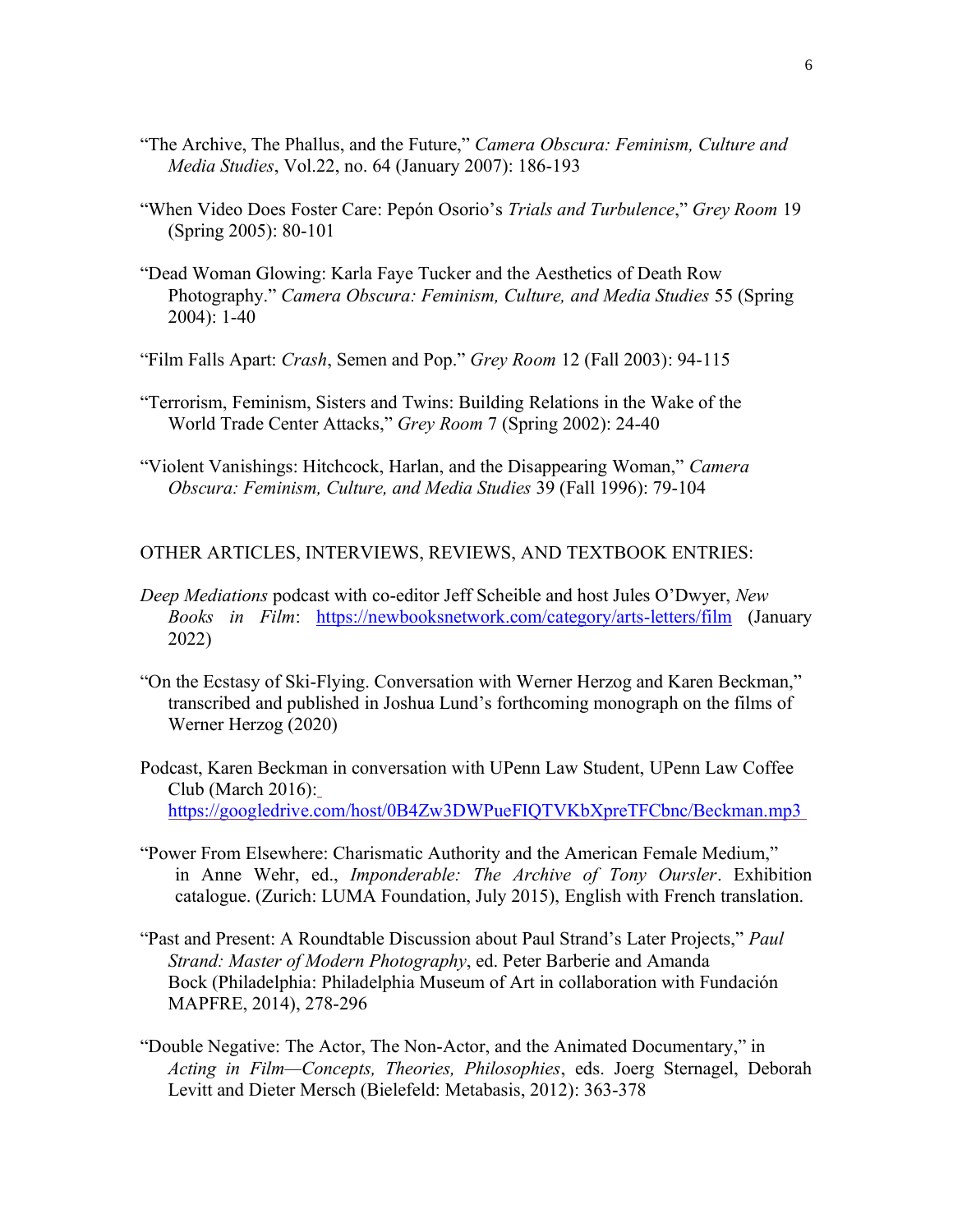- "Animation, Abstraction, Sampling: An Interview with Kota Ezawa," *Grey Room* 47 (Spring 2012): 98-109
- Cover interview, "*Crash: Cinema and the Politics of Speed and Stasis*," [http://www.rorotoko.com](http://www.rorotoko.com/) (March 2011)
- "2005: Movies, Terror and the American Family" in *American Cinema 2000-2009: Themes and Variations*, ed. Timothy Corrigan (New Brunswick: Rutgers University Press, 2012. *Screen Decades Series*, ed. Lester D. Friedman and Murray Pomerance): 125-146
- "Mixing Memory and Desire: Animation, Documentary, and the Sexual Event," *Animating the Unconscious: Desire, Sexuality and Animation*, ed. Jayne Pilling (London: Wallflower Press, 2012): 187-192
- Guest Editor, Notes on Professional Development Dossier, *Cinema Journal* 49.3 Introduction to and editor of special section on mid-career professional development issues (administration, development, industry advising, journal editing (Spring 2010): 93-116
- "Back to the Future: the *JSAH* and New Media," in "*Journal of the Society of Architectural Historians* 68.2 (June 2009): 148-150
- "Doing Death Over: Accidental Motion Studies," *Discourse: Journal for Theoretical Studies in Media and Culture* 30.3 (Fall 2008), Special Issue: "Accidents in Film and Media," 30-56
- "Impossible Spaces and Philosophical Toys: An Interview with Zoe Beloff" (*Grey Room* 22, January 2006): 68-85
- "Feminism in a Time of Violence." *Interventions: Activists and Academics Respond to Violence*, eds. Elizabeth A. Castelli and Janet R. Jakobsen. (New York: Palgrave/MacMillan, 2004): 15-22
- "Feminism in a Time of Violence." *The Scholar and the Feminist Online* (Journal of the Barnard Center for Research on Women), (Winter 2004): http://www.barnard.columbia.edu/sfonline/reverb/index.htm.
- "Dead Women and Serial Killers: Autopsy and Cinematic Spectatorship" in Wanda Teays, *Second Thoughts: Critical Thinking for a Diverse Society* (New York: McGraw-Hill, 2003): 430-431
- "Review of Philip Simpson's *PsychoPaths: Tracking the Serial Killer Through Contemporary American Fiction and Film*," *Journal of Criminal Justice and Popular Culture* 8:1 (2001): 61-65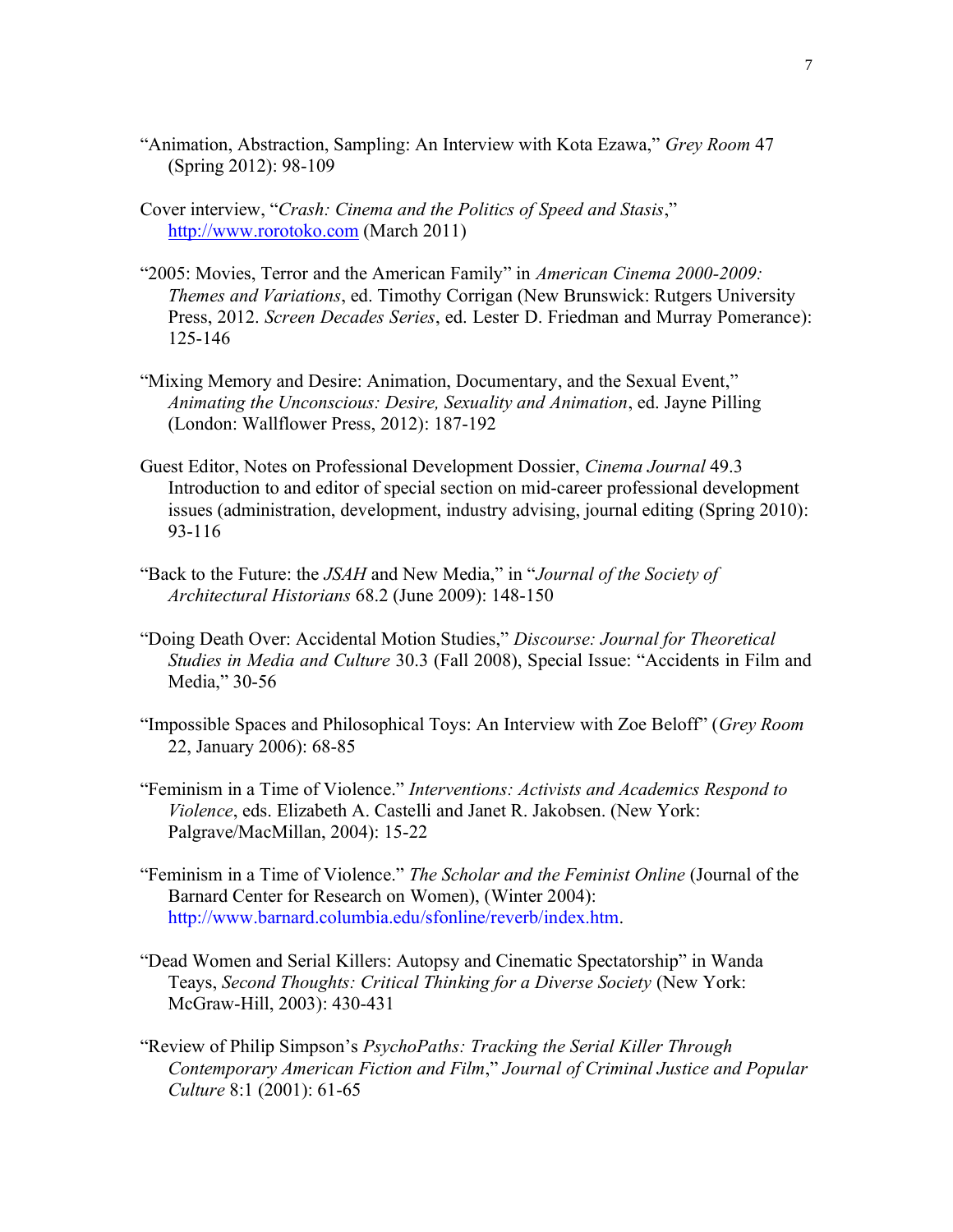"Vanishing Women: Hitchcock, Harlan, and the Politics of Prestidigitation," *Critical Matrix* 11 (1997): 33-59

### GALLERY BROCHURE ESSAYS:

- "Ectoplasmic Cinema: Zoe Beloff's *The Ideoplastic Materializations of Eva C.*," catalogue essay, Gallery TPW, Toronto, [http://www.photobasedart.ca](http://www.photobasedart.ca/) (Spring 2005)
- "When Video Does Foster Care: Pepón Osorio's *Trials and Turbulence*," ICA Philadelphia (Fall 2004)

### CURATORIAL / EXHIBITION WORK:

- Co-organizer (as Director of Wolf Humanities Center) with Penn Museum of Jason de Léon's participatory exhibition, *Hostile Terrain 94*, involving over 400 volunteers from the City of Philadelphia (September 2019): <https://wolfhumanities.upenn.edu/events/hostile-terrain-94-exhibition>
- Organized traveling film program of Experimental German women filmmakers. Work shown on 35mm, 16mm, Super 8, and Mini DV (September – October 2008). Venues: University of Pennsylvania /Slought Foundation, Harvard Film Archive, Anthology Film Archives (New York City), Princeton University, Mount Holyoke College. (Filmmakers: Ute Aurand, Milena Gierke, Renate Sami)

### **EDITORIAL WORK:**

*PMLA* Advisory Committee (July 2016-June 2019)

Co-editor, *Grey Room* (Summer 2005-March 2013)

Advisory Board, *Grey Room* (2003-Summer 2005; March 2013- )

### **ACADEMIC HONORS, FELLOWSHIPS AND AWARDS**

- SAS Klein Family Social Justice Grant (\$50,000) for "Empowering Community Voices and Visions," a collaborative project with Scribe Video Center (July 2021-December 2023)
- Penn Provost's Office Campaign for Community Grant (\$1500) to support graduate seminar "Reading Against Racism" (August 2020)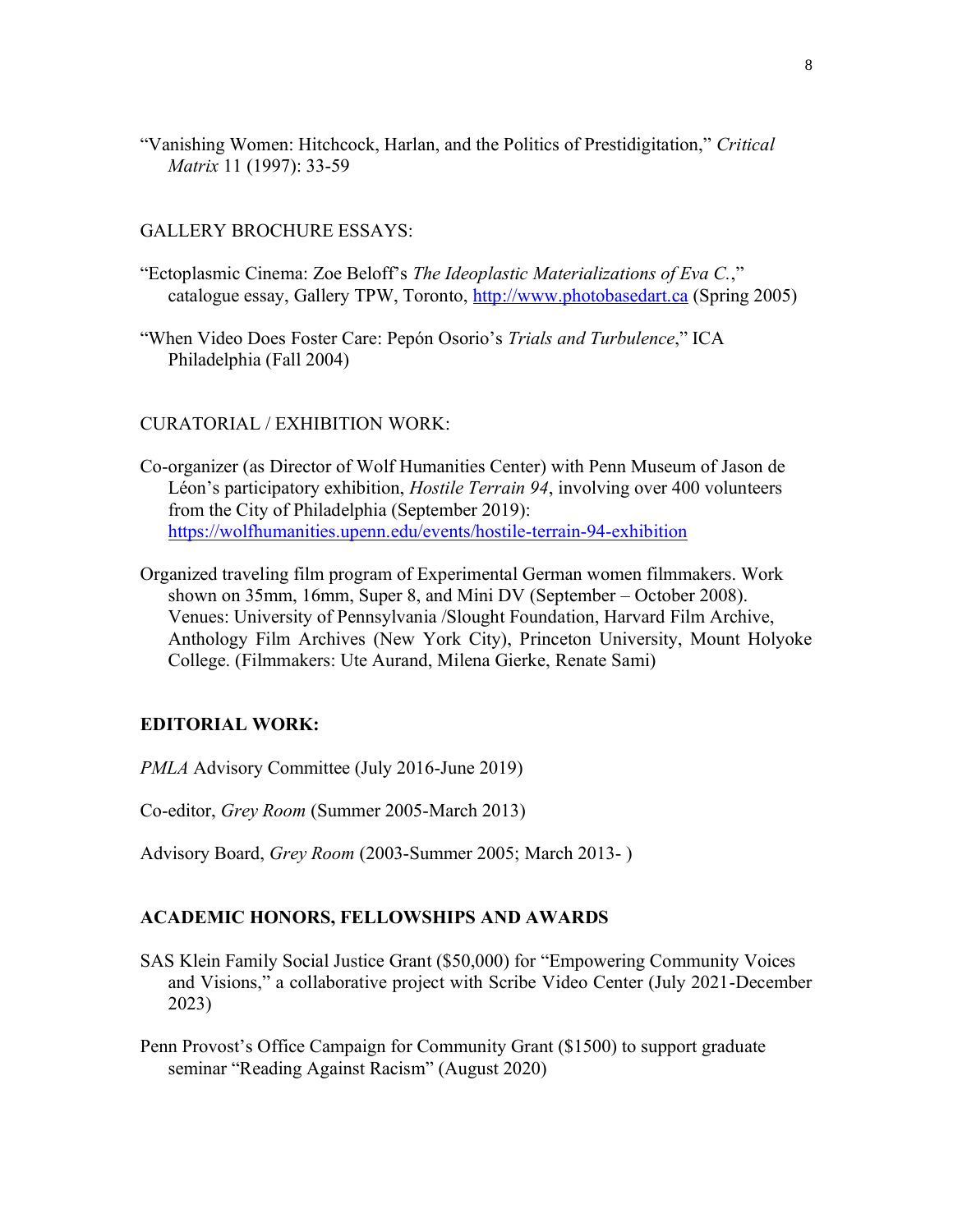- SAS Excellence Through Diversity Fund Award for "Signs of Inclusion: Making the Public Humanities Available to the Deaf Community" (\$7,000 toward providing American Sign Language interpretation at Wolf Humanities Center events)
- SAS Making a Difference in Diverse Communities Grant (with Professor Dagmawi Woubshet) (\$100,000) for "Developing Humanities-Centered Educational Partnerships in Africa" (September 2019-August 2021)
- SAS Faculty Working Group Grant (\$5,000) for The Global Humanities (Fall 2018)
- Humanities Research Center Visiting Fellow Grant, Australian National University (Summer 2017)
- SAS Faculty Working Group Grant (\$5,000) for Object-Based Learning Initiatives (Spring 2015)
- P.I. (with Timothy Rub) and Steering Committee member, PMA-Penn Mellon Object-Based Learning Initiative (2015-)
- Diversity Service Award, Provost's Office, University of Pennsylvania (Spring 2014)
- SAS Conference Support Grant (\$5,000) for HAIKU conference (Spring 2014)
- Provost's Interdisciplinary Seminar Fund grant (\$50,000) for cross-school conference, HAIKU: The Humanities, the Arts, and the Integrated Knowledge University (Fall 2013)
- Provost's Interdisciplinary Arts grant for Enchanted Drawing II (Spring 2012)
- Penn Fellow (2011-2012): leadership program organized by Provost's office (one of six mid-career faculty selected from across the university) [http://www.upenn.edu/provost/penn\\_fellows](http://www.upenn.edu/provost/penn_fellows)
- Provost's Interdisciplinary Arts grant to fund animators' visits to Penn (Fall 2011)
- FEW (Fund to Encourage Women) Grant (\$2000), Trustees' Council of Penn Women, University of Pennsylvania to support touring program of experimental German films by women (September 2008)
- Provost's grant for Distinguished International Visiting Scholar (\$20,000) to fund visiting professorship of Laura Mulvey (University of London)
- Freeman Foundation Fellow, Freeman Foundation Symposium at the Salzburg Seminar: "East Asia—The United States: The Search for Common Values" (June 9-14, 2007).

President's Award, University of Pennsylvania to support attendance at the Salzburg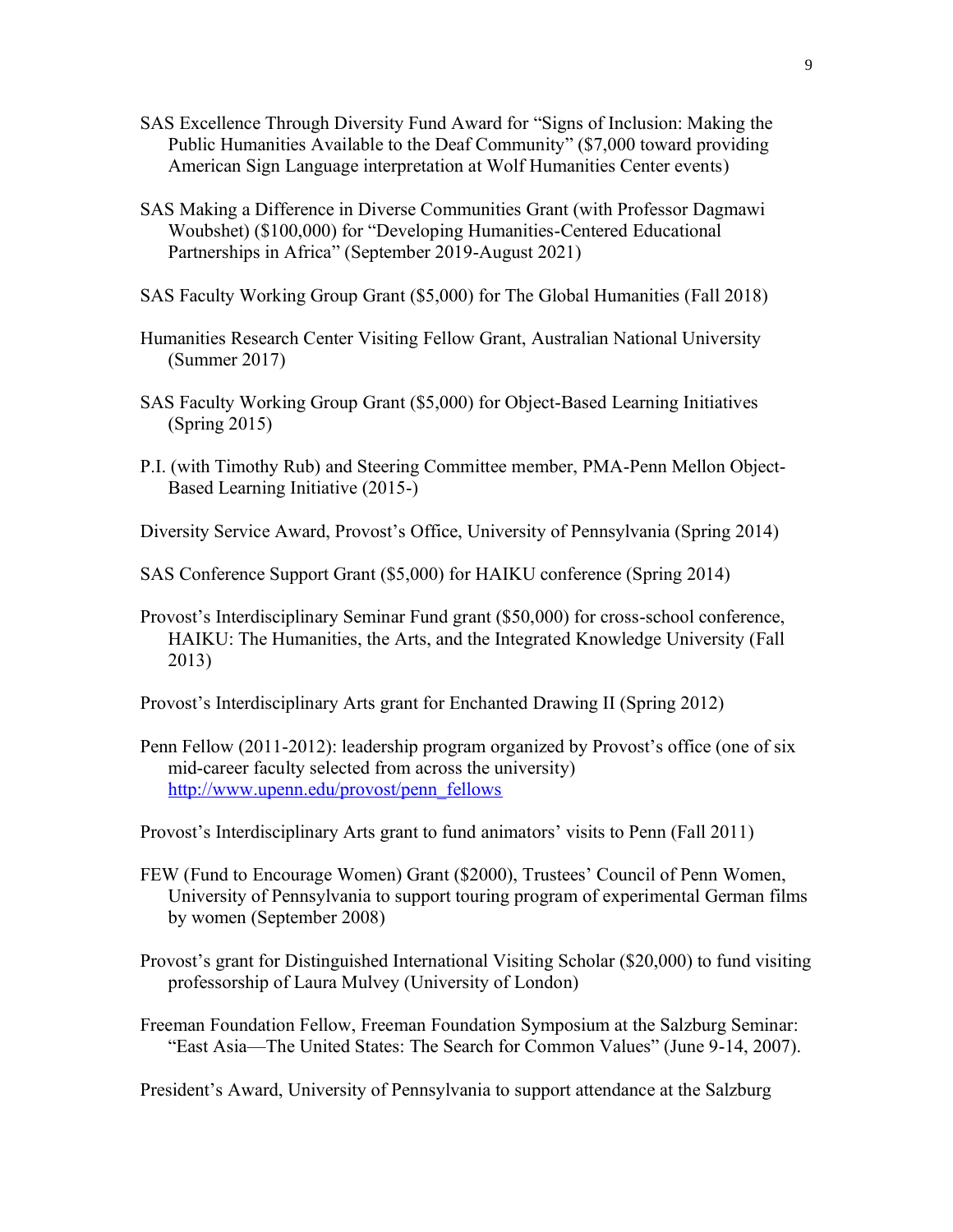Seminar (Special Session: "Women and Political Power," September 11-17, 2006)

- University of Pennsylvania Research Fellowship for *Still Moving: Between Cinema and Photography* (March 2006)
- Penn Humanities Forum Mellon Fellowship (2005-6)
- Runner-up, Society of Cinema and Media Studies Katherine S. Kovàcs Book Award for *Vanishing Women* (Society of Cinema and Media Studies, March 2004)
- Mrs. Giles Whiting Post-Doctoral Fellowship in the Humanities, Princeton University (2000-02)
- Member, Society of Fellows, Council of the Humanities, Princeton University (2000-02)
- Council of Graduate Schools / University Microfilms International Distinguished Dissertation Award in the Fine Arts and Humanities (1999)

Mrs. Giles Whiting Doctoral Fellowship in the Humanities (1997-8)

#### **CONFERENCES, PRESENTATIONS, WORKSHOPS and ROUNDTABLES**

- "Misdirection: Helen Hill, Hurricane Katrina, and the Accidentally Obscure Evolution of *The Florestine Collection*." Invited speaker: "Freak accidents: on the improbable and monstrous accident in cinema," L'Université de Caen Normandie et l'école supérieure d'arts et medias de Caen/Cherbourg (April 2022)
- "The Elusive and Entangled Creative Visions of Florestine Kinchen and Helen Hill," "The Refusals of the Image" SCMS peer-reviewed panel, co-organized by Karl Schoonover (U Warwick) and Jennifer Wild (USC), Chicago (March/April 2022)
- Respondent to Professor Elizabeth W. Giorgis, Senior and Postdoctoral Fellowship Series, The Africa Institute (Sharjah, UAE) (May 2021)
- Conversation about Iranian Animation and Exile with BAFTA Award winner Maryam Mohajer and Penn MFA Illya Mousavijad (March 2021)
- Co-organizer and presenter with Sophia Rosenfeld, "Recommendation Letter Workshop for Early Career Scholars," Wolf Humanities Center (March 2021)
- Participant, Philadanco Dance Workshop on Choice, Wolf Humanities Center collaboration with Philadanco and the Annenberg Center (March 2021)
- Participant, Pedagogy Workshop on Periodization in Cinema and Media Studies (with Meta Mazaj and Chenshu Zhou), CIMS Colloquium (February 2021)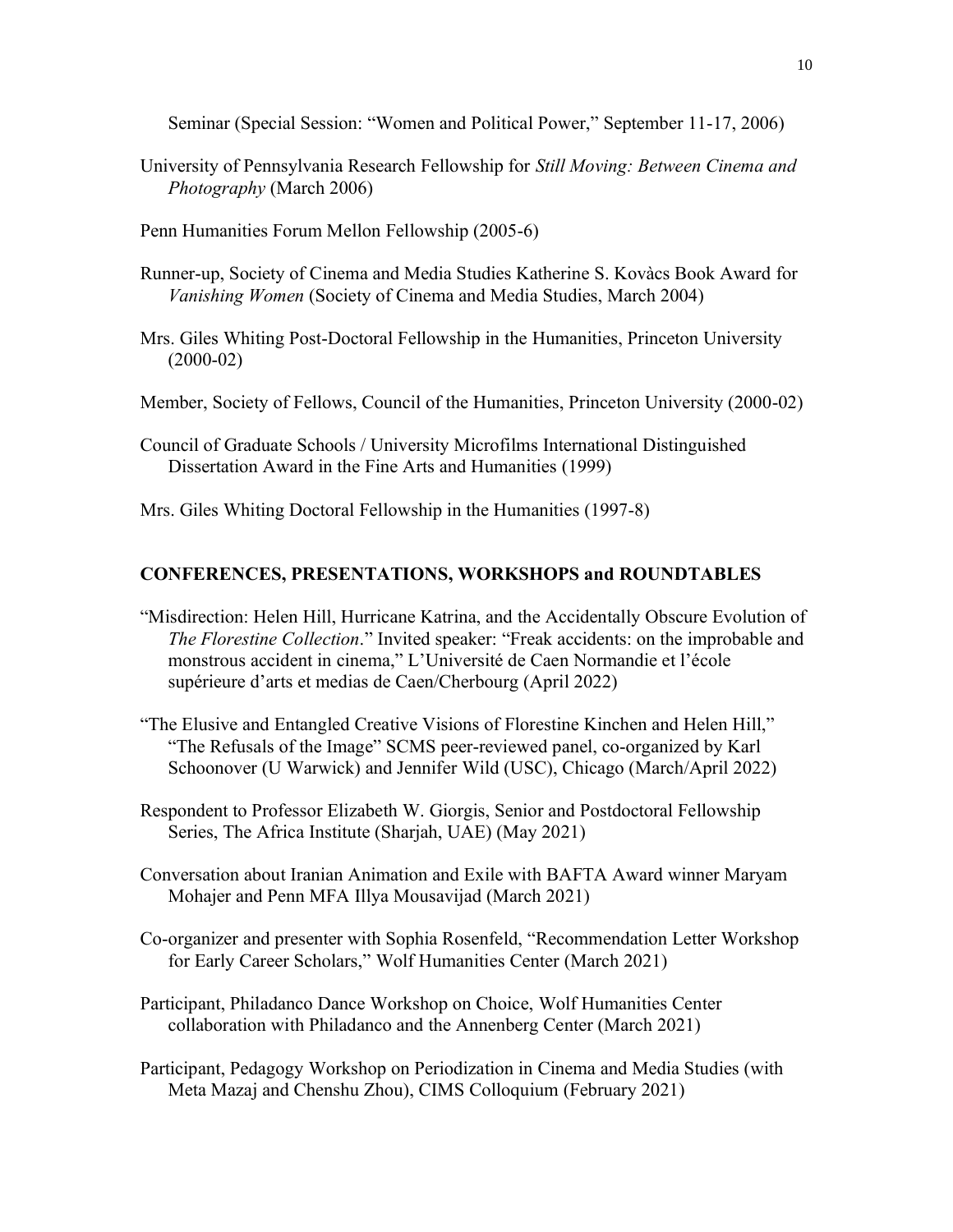- Co-moderator (with Peter Decherney), Book launch for Rahul Mukherjee's *Radiant Infrastructures* (February 2021)
- "No Need for Speed: Rethinking Pace and Slowness in the Classroom," CTL Workshop with CTL Graduate Fellow Tamir Williams (December 2020)
- Wolf Graduate and Postdoctoral Fellow Job Market Workshop Organizer (November 2020)
- "Being a Faculty Member in a Pandemic: Building Intellectual Community in an Era of Social Distancing," The First Two Years: Getting Launched in the School of Arts and Sciences (November 2020)
- Strategies for Graduate School Success: An SAS Forum for Fontaine Fellows in the Humanities (with Prof. Odette Casamayor-Cisneros, moderated by Professor Beth Wenger Associate Dean for Graduate Studies) (October 2020)
- "Laughing in the Face of Death: The Comedic Force of Isabelle Huppert in *La Cérémonie* (Claude Chabrol, 1995)," CIMS colloquium (October 2020)
- Kraszna-Krausz Book Awards 2020 Showcase—Artist and Editor Talks. Conversation with Daniel Morgan about Hannah Frank's award-winning *Frame By Frame: A Materialist Aesthetics of Animated Cartoons*. The Photographers' Gallery, London (September 2020)
- "An Attempt to Begin to Address Why So Many of Us Have 'Managed to Learn So Little,' as James Baldwin Puts It, After So Many Years In School," Anti-Racism Workshop, Department of History of Art, University of Pennsylvania (September 2020)
- CinemArts/ExFM SCMS Professional Development Zoom Workshop, "The Job Letter," with Erika Balsom (King's College, London), moderated by Iggy Cortez (Vanderbilt) (August 2020)
- "Unfinished Business: Helen Hill's *The Florestine Collection* (completed by Paul Gailiunas, 2011) and Kimberly Rivers Roberts' *Fear No Gumbo* (in progress)," Addis Ababa University (June 2020). Postponed due to COVID-19
- "When is an unfinished film not an unfinished film? Helen Hill's *The Florestine Collection* (completed by Paul Gailiunas, 2011) and Kimberly Rivers Roberts' *Fear No Gumbo* (in progress)," Peer-reviewed panel: The Feminist Possibilities of the Unfinished Film, Doing Women's Film & Television History conference, Maynooth University, Ireland (May 2020). Cancelled due to COVID-19

"Underground Cinema: Vertical Turns, Global Paradigms, and Comparative Thinking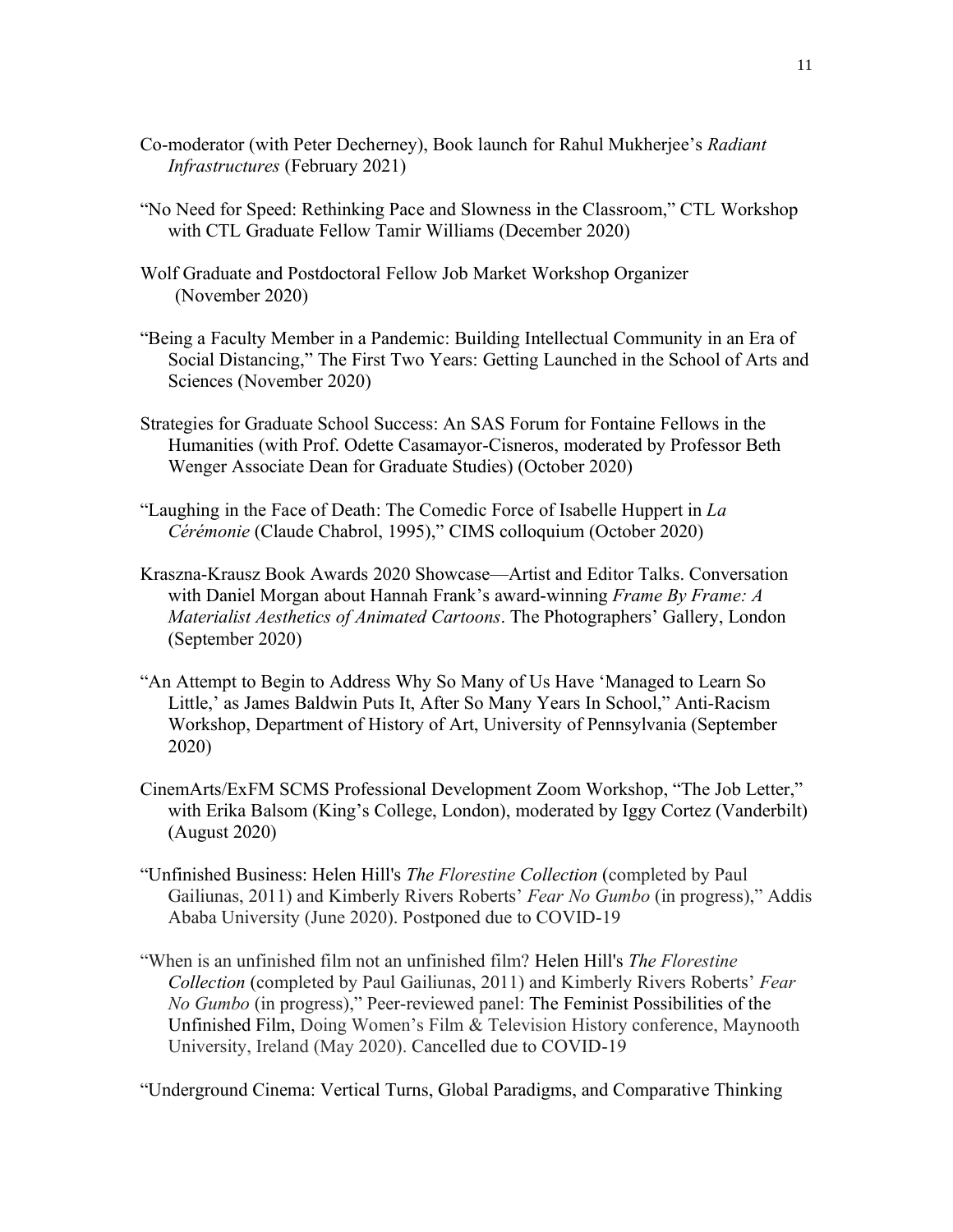Down the Mine," (September 2019), "Interdisciplinary Topics in East Asia: Understanding Asian Community" Distinguished Lecture Series, Rutgers University (November 2019)

- "I cannot tell you how I feel," Screening and conversation with Su Friedrich, Lightbox Cinema/Wolf Humanities Center, Philadelphia (November 2019)
- "Engaging Diverse Audiences in the Classroom," Center for Teaching and Learning Graduate Student Workshop, University of Pennsylvania (November 2019)
- "Underground Cinema: Thinking Across the 'and' of Cinema and Media Studies," Department of History of Art colloquium (September 2019)
- "Balancing Life and Career," Penn Forum for Women Faculty Panel (March 2019)
- "The Global and the Humanities: Friends or Foe?," Penn Wharton China Center, Beijing (June 2018)
- Invited lecture, "Animation, Space, and the Contemporary Art of War," Communications University of China, Beijing (June 2018)
- Invited lecture, "Underground Cinema: Thinking Vertically Across the 'And' of Cinema *and* Media Studies," Peking University (June 2018)
- Invited lecture, "Underground Cinema: Thinking Vertically Across the 'And' of Cinema *and* Media Studies," Shanghai University (June 2018)
- Invited lecture, "*Postcards From Tora Bora* (Kelly Dolak and Wazhmah Osman, 2007): Animation and the Contemporary Art of War," Southwest University, Chongqing (July 2018)
- Invited lecture, "Animation, Space, and the Contemporary Art of War," Xihua University, Chengdu (July 2018)
- Participant in "Winter Visual Arts Center Charette," Franklin and Marshall College (May 2018)
- The R.K. Teetzel Lectures (a series of three lectures), University College, University of Toronto (November 2017)
- "What Is a 'Difficult Subject' and How Should We Teach It?" Center for Teaching and Learning Graduate Student workshop (October 2017)
- "*Postcards From Tora Bora*: Animation and the Contemporary Art of War," with respondent Professor Rosalyn Deutsche. Columbia University Seminar on Cinema and Interdisciplinary Interpretation (October 2017)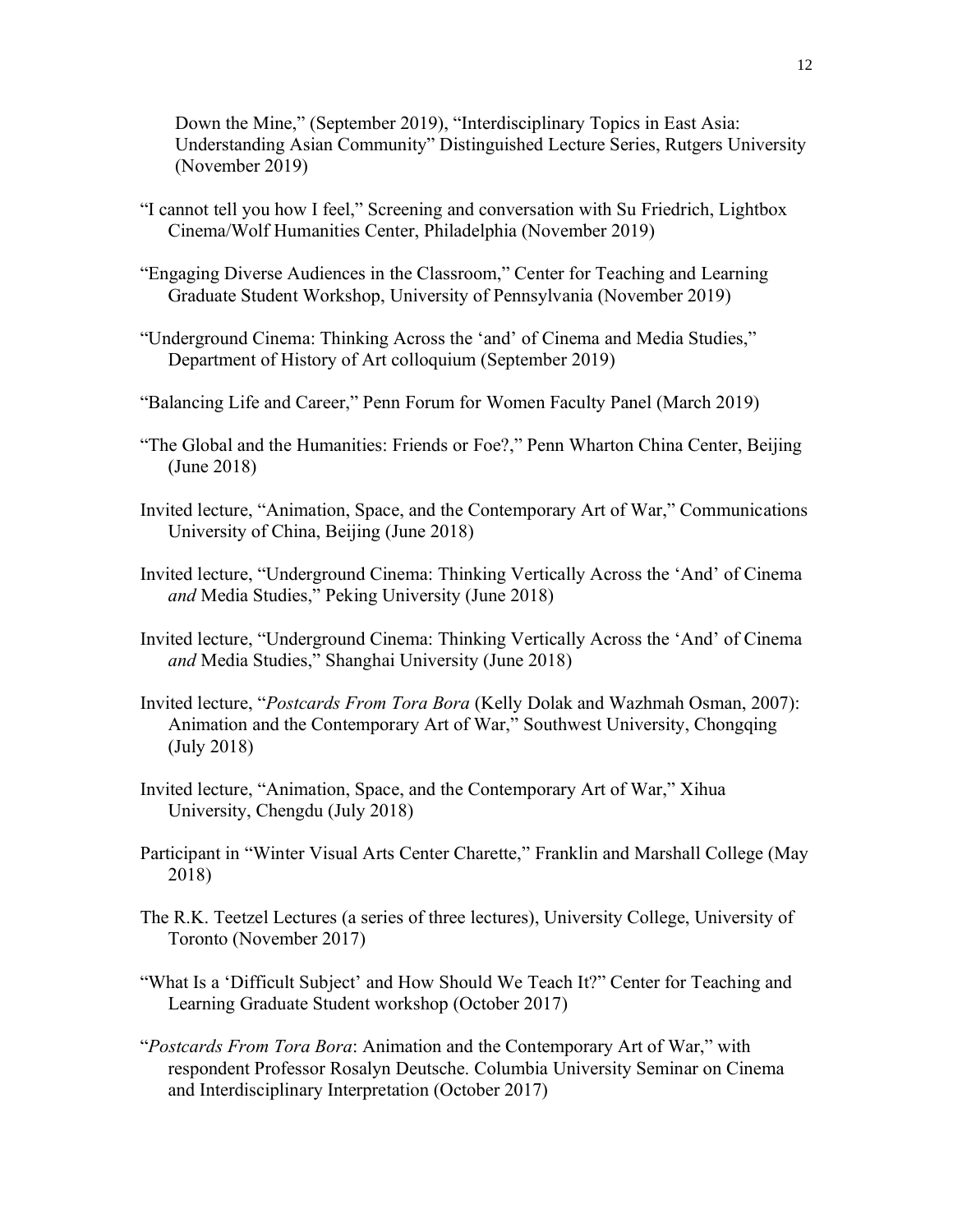- "Thinking Like a Holy Girl: Returning to the Female Auteur with New Argentinian Cinema's Lucrecia Martel," Columbia University, MA/PhD seminar (October 2017)
- "Thinking Like a Holy Girl: A Philosophy of Grandma's Bedroom," "Thinking Cinema" lecture series, Princeton University (October 2017)
- Global Film Theory syllabus workshops. A series of faculty-graduate student workshops to help generate sharable global film theory syllabi (October 2017)
- "Thinking Like a Holy Girl: A Philosophy of Grandma's Bedroom," History of Art colloquium (September 2017)
- "Undead: Animation and the Contemporary Art of War," Humanities Research Center, Australian National University, Canberra (August 8, 2017)
- "Stranger Memories: *Postcards From Tora Bora* and the Contemporary Art of War," Public lecture, American Cultures Workshop Series, The United States Studies Center at the University of Sydney (July 21, 2017)
- "Cinema And/As the Other Arts: A Masterclass for Postgraduate Students and Early Career Researchers," Department of English & the Power Institute, University of Sydney (July 20, 2017)
- Conference organizer, "African Film and Media," Annual Dick Wolf Cinema and Media Studies Symposium, University of Pennsylvania (April 21-22, 2017)
- Invited Lecture, "Underground Cinema: Thinking Vertically Across the "And" of Cinema *and* Media Studies," Reni Celeste Memorial Lecture and seminar, Film and Media Studies, Yale University (April 13, 2017)
- "Underground Cinema and the Mine's Eye: Film and Media Theory from Below," for panel co-organized with Iggy Cortez, "Mediating Infinitude: Framing the Limitless Across Film and Media," SCMS, Chicago (March 23, 2017)
- Invited lecture, "The Risk of Tolerance: Art and Innovation in the Research University," Distinguished Speaker series, Rutgers University Art History Graduate Student Organization (March 2, 2017)
- "Mining the Depths: Reflections on the Space Between Cinema and Media Studies," Architecture Talks, School of Design, University of Pennsylvania (February 24, 2017)
- "The Risk of Tolerance: Feminist Killjoys, the Creative Humanities and the Belligerent University." Invited speaker, Annual Graduate Student Guest Lecture and Master Seminar Series, Modern Culture and Media, Brown University (November 2016)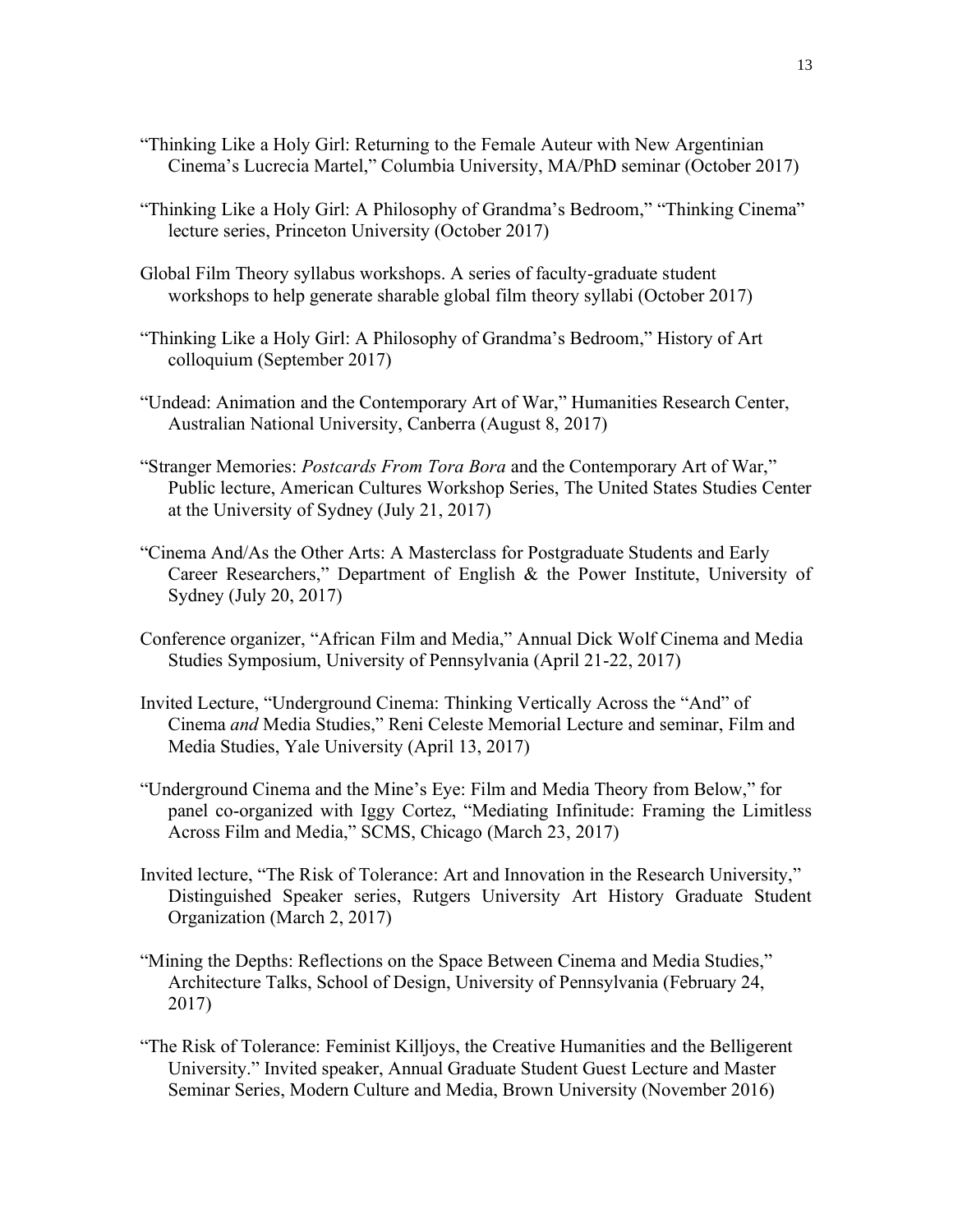- "Kinematics: Adopted Methods, Incestuous Intellectuals, and Ineffable Relations," Keynote speaker, University of Pittsburgh 2016 Graduate Conference: "All in the Family: Incest, Media, and the Erotic" (October 2016)
- "*Citizen Kane* and the Radical Media Experiments of Orson Welles," New Student Orientation lecture, Penn Reading Project (August 2016)
- "Undead: Animation, War, and Time," Tyler School of Art Critical Dialogues Program (November 2015)
- "Art and Academia in a Time of War," Theorizing, an annual lecture series organized by Comparative Literature graduate students at Penn (November 2015)
- "Black Media Matters: Remembering *The Bombing of Osage Avenue*," Keynote speaker, "Distributing Cinema" Conference, Inaugural meeting of the DC-Area Film and Media Seminar, University of Maryland at College Park (April 2015)
- "Vernacular Aesthetics" Workshop participant, Pembroke Center, Brown University (April 2015)
- Chair, "Revisiting Film Theory I" panel, Society of Cinema and Media Studies Conference (Montreal, March 2015)
- Conference co-organizer, The Fourth Annual Anne d'Harnoncourt Symposium, "Paul Strand" (with Philadelphia Museum of Art photo-curator Dr. Peter Barberie) in conjunction with the PMA's major retrospective of Strand's work (November 2014)
- "Time Out of Joint: Animation and the Contemporary (?) Art of War." Invited speaker, Berkeley Film and Media Seminar (November 2014)
- Conference organizer, HAIKU: The Humanities, the Arts, and the Integrated Knowledge University (September 2014): http://www.haikuconference.com/home/
- "Between the Body and the Object: Tragicomic Animation and the Disappearing Women of War." Invited speaker, "The Eye Hears, The Ear Sees: Norman McLaren" Symposium, The Talbot Rice Gallery, University of Edinburgh (June 2014)
- "Dadanimation and the Contemporary Art of War," Penn Humanities Forum faculty seminar (March 2014)
- "Animation, Architecture, and the Contemporary Art of War," Mellon Urbanism Seminar (March 2014)
- "Love in the Time of Archaeology: Twos, Threes and Crowds in Roberto Rossellini's *Voyage to Italy,*" "Aspects of Pompeii and its Afterlife" Symposium, Penn Museum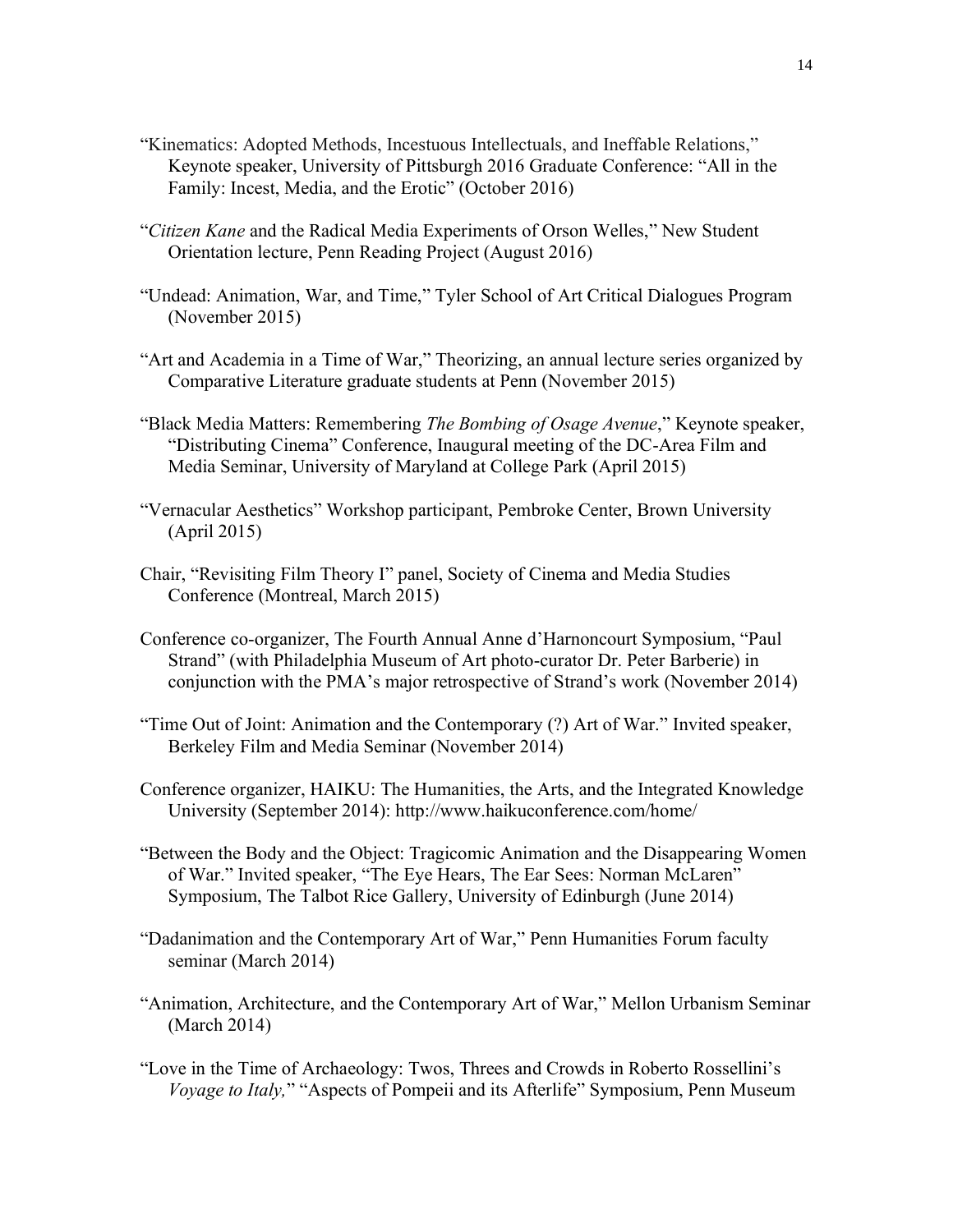(February 2014)

- "Dadanimation: Moving Images in the Time of War," "Tracking Specificity: The Fluctuations of Cinema" symposium, The Whitney Humanities Center, Yale University (February 2014)
- Roundtable participant, "Paul Strand," Philadelphia Museum of Art (for the retrospective's catalog), (Philadelphia Museum of Art, November 2013)
- Workshop with Paul K. Saint-Amour, "The Visual Culture of Warfare," Vanderbilt Film Theory and Visual Culture Seminar (October 2013)
- "Dadanimation and the Art of War," Modernist Mini Jamboree, Vanderbilt University (October 2013)
- "Dadanimation, the Human, and the Contemporary Art of War," Keynote speaker, "Media and the Reconceptualization of the Human," Dialogues on European Cultural Studies, Princeton University (October 2013)
- Convener, Roundtable, "Humanities Policy Making," Penn Humanities Forum, with Dean Steven Fluharty (School of Arts and Sciences), Associate Dean of the Humanities Jeffrey Kallberg, Jeffrey Cooper (Vice-President for Government and Community Affairs), Whitney Morton Webber (Associate Director for Federal Affairs) and Molly Benz Flounlacker (Associate Vice President for Federal Relations, Associate of American Universities) (October 2013)
- Faculty speaker, PhD commencement ceremony, University of Pennsylvania (May 2013)
- "What Cinema Is and Isn't: Animating the Cinéfils," Visual Media and Cultures Colloquium, University of California at Santa Cruz (May 2013)
- "What Cinema Is and Isn't: Animating the Cinéfils," Newhouse Center for the Humanities, Wellesley College (May 2013)
- "Animation and the Speed of War." Keynote speaker, Fast/Slow symposium, Anglia Ruskin University, Cambridge, UK (April 2013)
- Conversation with Manon de Boer, Robyn Schulkowsky and Adelina Vlas, Philadelphia Museum of Art (February 2013)
- "Cinema of the 2000s," with Timothy Corrigan, Knowledge by the Slice series, University of Pennsylvania (February 2013)
- "Animating Alain Resnais," Lecture, Concordia University (December 2012)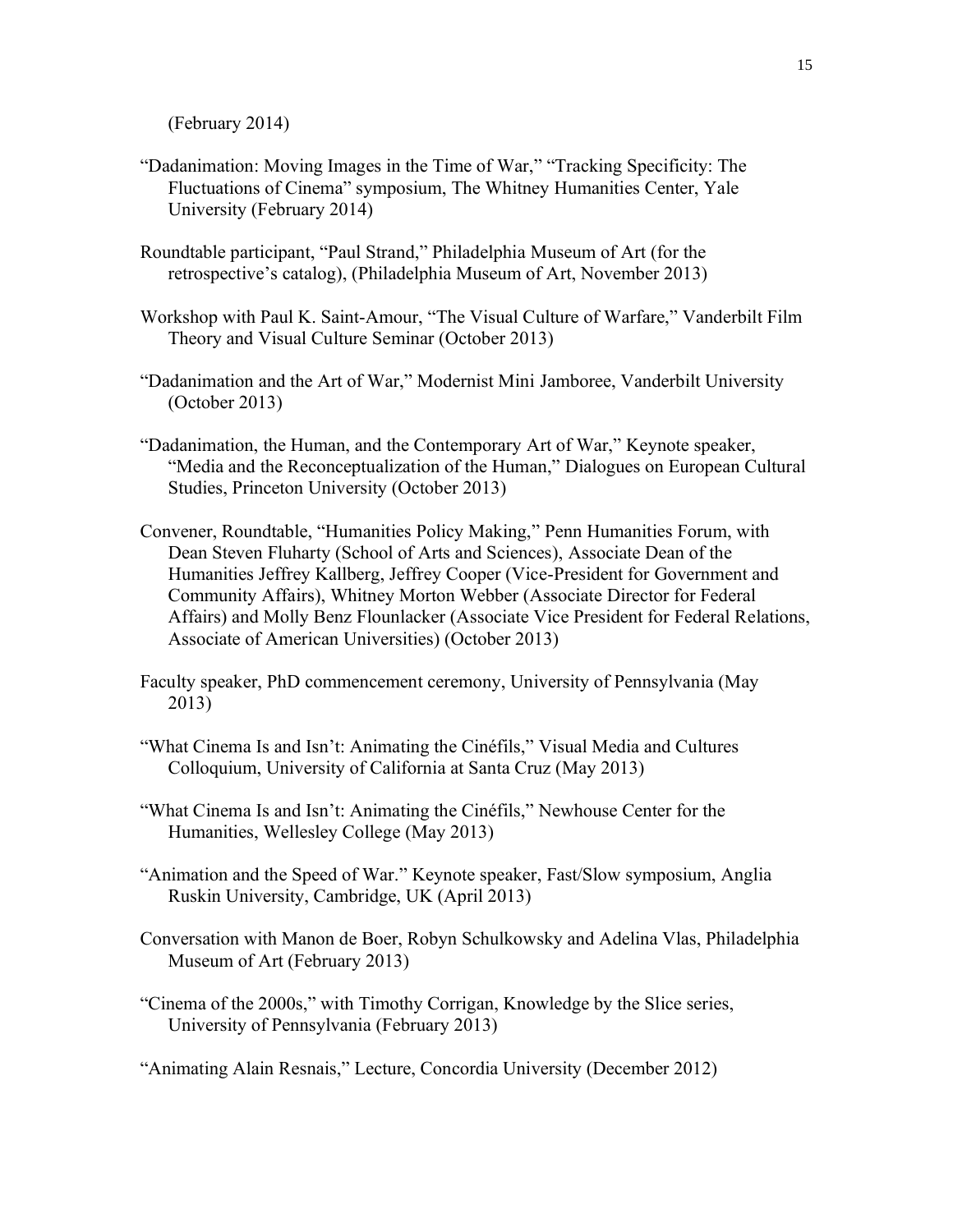- Co-organizer, "Enchanted Drawing Conference Part II: Animation Across the Disciplines," University of Pennsylvania (September 2012)
- "Animation and the Contemporary Art of War," Siegfried Kracauer Memorial Lecture, Goethe-Universität in Frankfurt-am-Main (July 2012)
- "Animation and the Contemporary Art of War," Philipps-Universität in Marburg (July 2012)
- "Animating European Art Cinema," SCMS, Boston (March 2012)
- "Animating Alain Resnais," Enchanted Drawing Conference Part I, Humboldt Universität, Berlin (March 2012)
- Participant, Art and Realism conference, Konchalovsky Foundation, St. Petersburg (November 2011)
- "Animated Death," 60-second lecture series, University of Pennsylvania (November 2012)
- "Animation and the Art of War," Classes without Quizzes, University of Pennsylvania (November 2012)
- "Animating Ethics: Documentary, Realism, and the Historical Subject," Visible Evidence XVIII, New York University, (August 2011)
- "A Cinema of Risk," Distinguished International Scholar invited lecture, Seminar in Geschichte und Theorie der technischen Medien Europäische Medienwissenschaft, Fachhochschule Potsdam and the Universität Potsdam (June 2012)
- "Contemporary Art, Animation, and the Visualization of Hybrid Risk," Keynote, Risk Media and Speculation conference, UC Santa Barbara (March 2011)
- "Film Theory without Books," workshop presentation for "Adapting Film Theory" panel, *Association of Adaptation Studies* conference, Humboldt Universität, Berlin, (September 2010)
- "The World Unviewed: The Actor, The Nonactor, and the Animated Documentary Film," "Acting in Film" conference, Universität Potsdam (September 2010)
- "Between Animation and Documentary: *How To Fix The World* (Jacqueline Goss, 2005)," Panel: "Film Loops," American Comparative Literature Association Conference, New Orleans (April 2010)
- Respondent, "Experiments in Documentary Animation" panel, Society of Cinema and Media Studies Conference, Los Angeles (March 2010)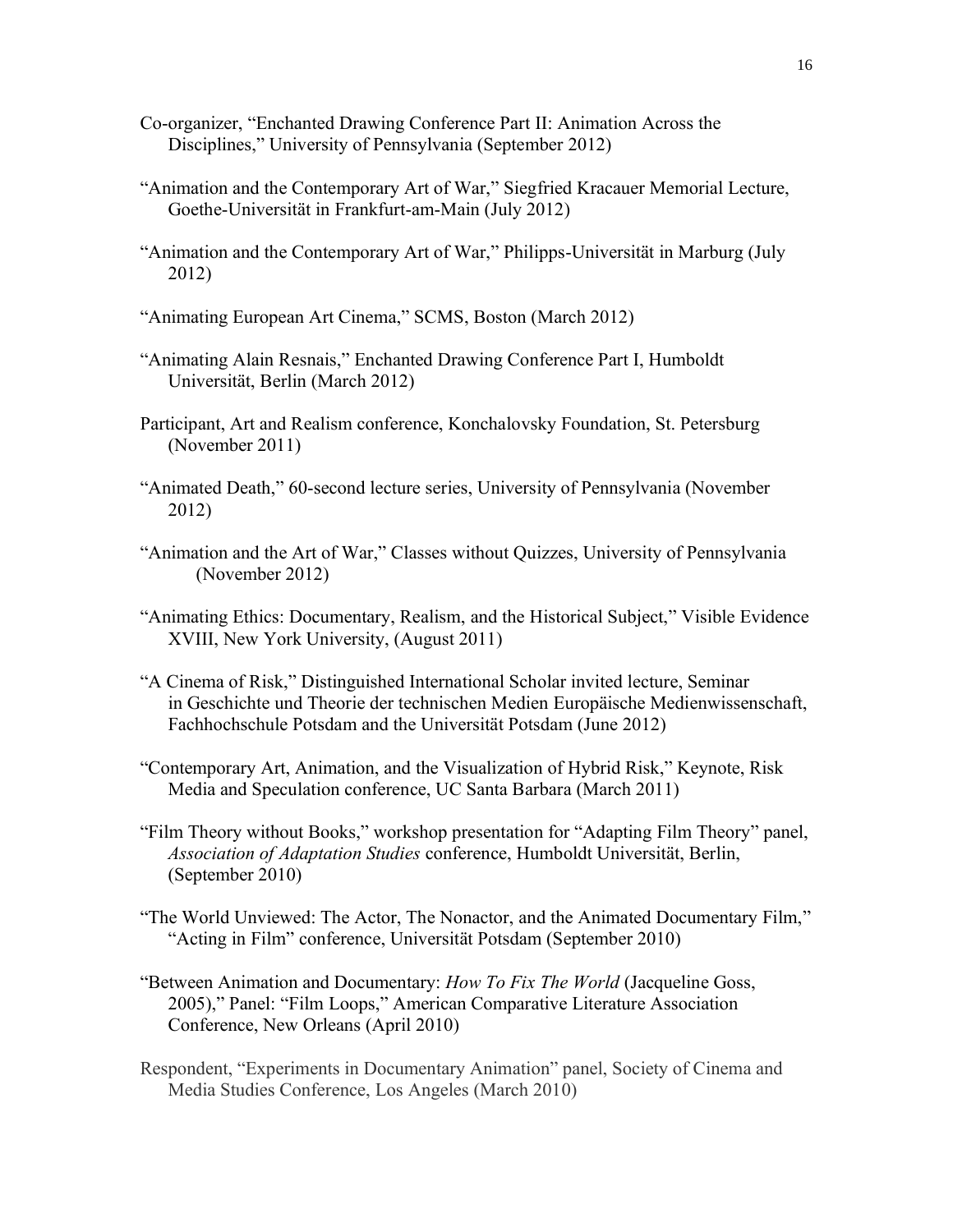- Organizer and Workshop Chair, "Professional Opportunities Outside The Classroom," Society of Cinema and Media Studies Conference, Los Angeles (March 2010)
- Respondent to Karl Schoonover, "Neorealist Suffering," Philadelphia Cinema and Media Seminar (December 2009)
- "Car Wreckers and Home Lovers: The Automobile in Silent Slapstick," Invited Lecture, Light Industry, Brooklyn, NY (December 2009)
- Graduate Student Research Paper workshop (with Robert Ousterhout) (October 2009)
- Graduate Pedagogy workshop leader (for the Center for Teaching and Learning), "Grading: More Than Just a Check Mark" (October 2009)
- Participant, "The Arts and Philadelphia" roundtable (Arts and the City Seminar Series, Penn Provost's Office) (October 2009)
- Roundtable moderator, "Grading the B+ Essay," Center for Teaching and Learning Roundtable of 10 faculty participants (October 2009)
- Respondent, "Animals and Art" panel, Dialogues on Animality Conference, Slought Foundation (October 2009)
- Panelist, "Getting the Most out of TAships," Center for Teaching and Learning TA Training Session, September 2009
- "Animating Documentary Desire." Panel: "Animation and Boundary Crossing: Contemporary experiments in Documentary." Visible Evidence conference XVI, USC, Los Angeles (August 13-17, 2009)
- "Surrealism and Non-Normative Sexualities" seminar participant, The Radcliffe Institute for Advanced Study at Harvard University (July 22, 2009 - Saturday, July 25, 2009)
- "Car Wreckers and Home Lovers: The Automobile in Silent Slapstick," Invited Lecture, Philadelphia Cinema and Media Seminar (March 2009)
- "Disaster Time, The Kennedy Assassination, and Andy Warhol's *SINCE* (1966/2002)," Visual and Environmental Studies Faculty Seminar, Harvard University (February 2009)
- "Trevor Paglen and Activist Art." Guest lecture for Professor Carrie Lambert-Beatty's "Art and Activism" graduate seminar, Harvard University (November 2008)
- "See Something, Say Something: Strategies of Counter-Surveillance," Presentation and panel discussion with Peter Galison, Thomas Y. Levin, and Lim + Lam, organized by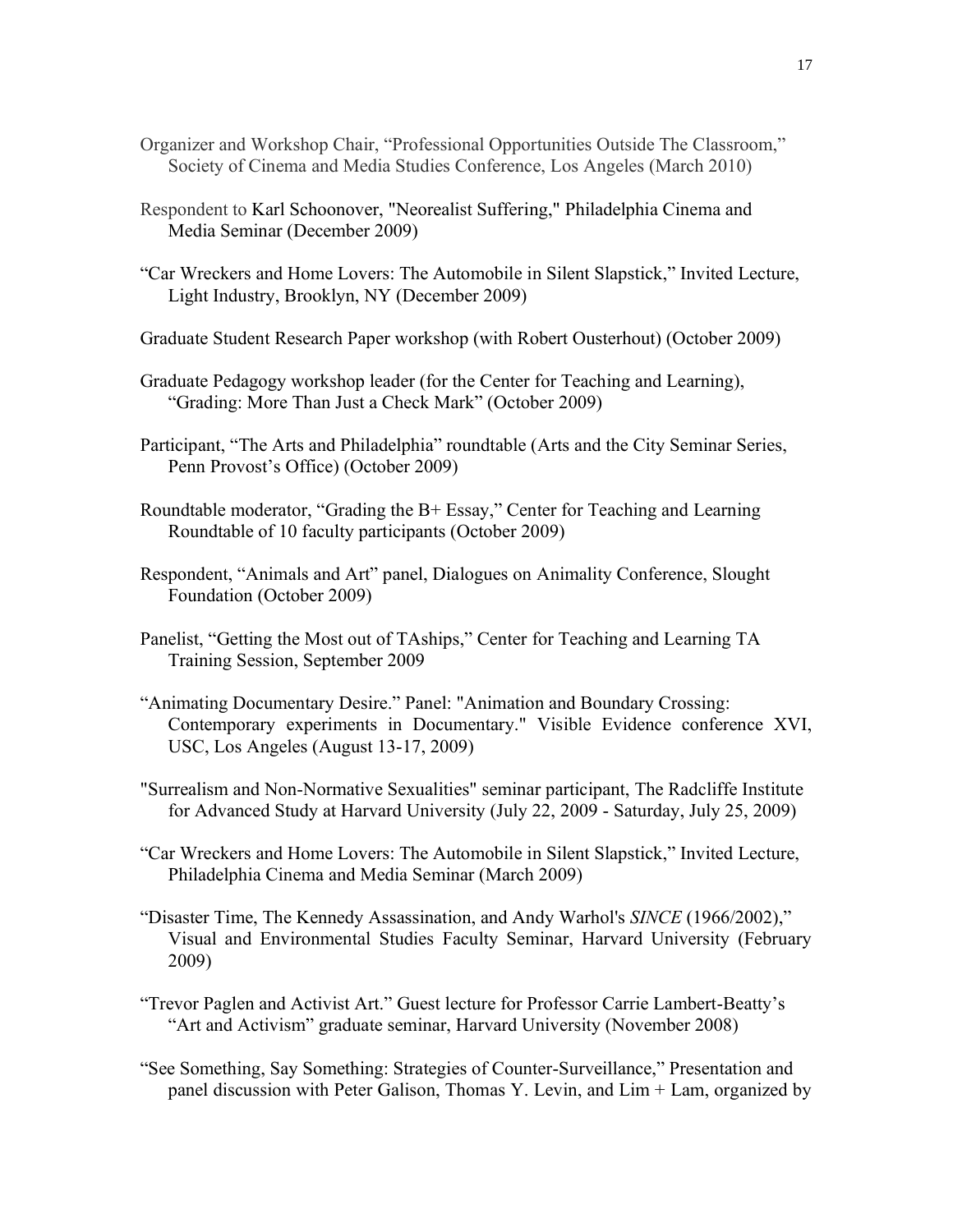the Whitney Museum of Art Independent Study Program in conjunction with the exhibition, *For Reasons of State*, The Kitchen, New York (May 2008)

- "*Crash* (Paul Haggis, 2005)," Philomathean Society, University of Pennsylvania (April 2008)
- "Designing Communities: Media Activism," Panel organizer, Society of Cinema and Media Studies, Philadelphia (March 2008)
- "Chairing a Cinema Studies Program," Professional Development Workshop, Society of Cinema and Media Studies Conference, Philadelphia (March 2008)
- "Doing Death Over: Accidental Motion Studies," Program in Film and Media Studies, University of Chicago (February 2008)
- "Doing Death Over: Unconscious Motion Studies," Time of the Unconscious Symposium, Slought Foundation (February 2008)
- "'Jerky Nearness': Film Theory, Immersive Media and the (Dis)Embodied Spectator," College Art Association, Dallas (February 2008)
- "Doing Death Over: Accidental Motion Studies," Visible Evidence conference, Bochum, Germany (December 2007)
- "Nothing to Say: Mortal Words and Images," Syracuse English Colloquium & Andrew M. Mellon Foundation Central New York Humanities Corridor (November 2007)
- Respondent to Matthew Solomon, Philadelphia Film Seminar (November 2007)
- "Ecstatic Truth," A Conversation with Werner Herzog, Slought Gallery, Philadelphia (October 2007)
- "Writing a graduate student research paper," History of Art Graduate Student workshop (October 2007)
- "Photographic Messages from Iraq: M. Ho and Roland Barthes," History of Art colloquium (October 2007)
- "Education without Borders: Cinema Studies and the Globalized University," Salzburg Seminar (June 2007)
- "Magic and Early Cinema" panel, Pordenone Silent Film Festival Collegium (October 2006)
- "Nothing to Say." "Picture This! Photography and Narrative in Contemporary Literature" Symposium, Penn Humanities Forum (March 2006)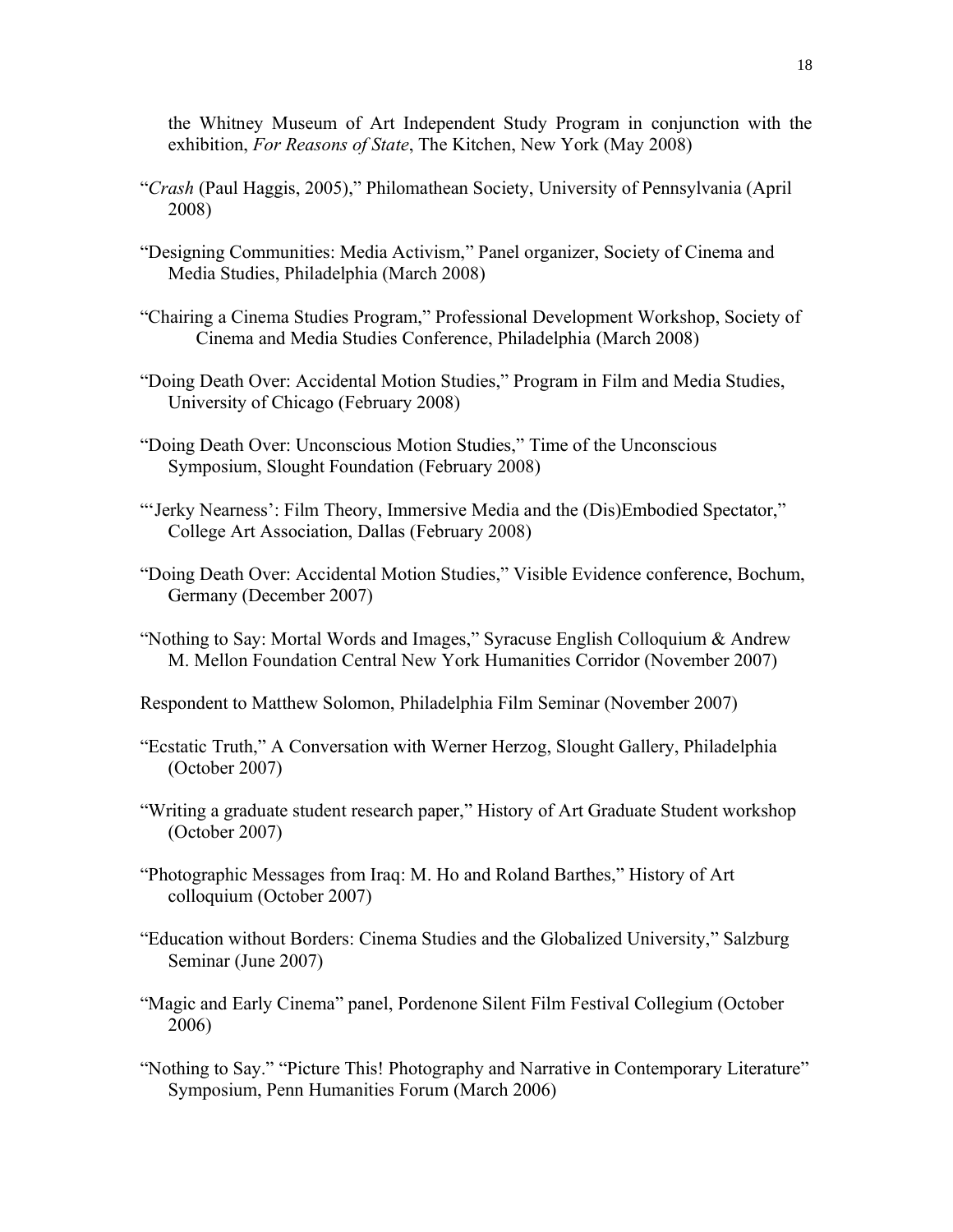- "Something into Nothing: the Magic of Film," Transforming Illusions Conference, Princeton University (March 2006)
- "Since *Weekend*: The Disastrous Sixties," Society of Cinema and Media Studies Conference, Vancouver (March 2006)
- "The Afterlife of *Weekend*," Baltimore Contemporary Museum Lecture series (February 2006)
- "Disaster Time! Andy Warhol's *Since* (1966/2002)," Women's Studies faculty works-inprogress colloquium (November 2005)
- "Disciplining Film" Panel organizer, and presenter of "The Rejection of Projection: Art History and Cinematic Exhibitionism," Society of Cinema and Media Studies, London (April 2005)
- "Crash Aesthetics: *Amores Perros* and the Dream of Cinematic Mobility," Visual Studies Colloquium, Bryn Mawr College (April 2005)
- "Music in Movies," Annenberg Center, Philadelphia (March 2005)
- "Crash Aesthetics: *Amores Perros* and the Dream of Cinematic Mobility," History of Art Colloquium, University of Pennsylvania (February 2005)
- "Star Teachers: Hollywood and the Motivation of the Educationally Disinclined." Film Studies Panel: "Bad Teaching on Film." MLA, Philadelphia (December 2004)
- "Feminist Film Theory in the Twenty-First Century," Cinema Studies Colloquium, University of Pennsylvania (November 2004)
- Consultant to BBC2 television for six-part documentary, *Magic!* Filmed interview with BBC January 2004 for episode on violence and magic (Aired November 20, 2004)
- "The Use of Video in Pepón Osorio's *Trials and Turbulence*," Gallery talk, Institute of Contemporary Art, Philadelphia (September 2004)
- "Cut: *Amores Perros* and the Resistance to Film," MOSAIC International Conference: "The Photograph," Winnipeg (March 2004)
- "Between Photography and Cinema: Memory, History, Nation" (Chair and panelist). Society and Media Studies Conference, Atlanta (March 2004)
- "Dead Woman Glowing: Karla Faye Tucker and Death Row Photography." Susan B. Anthony Institute Works-in-Progress series (February 2004)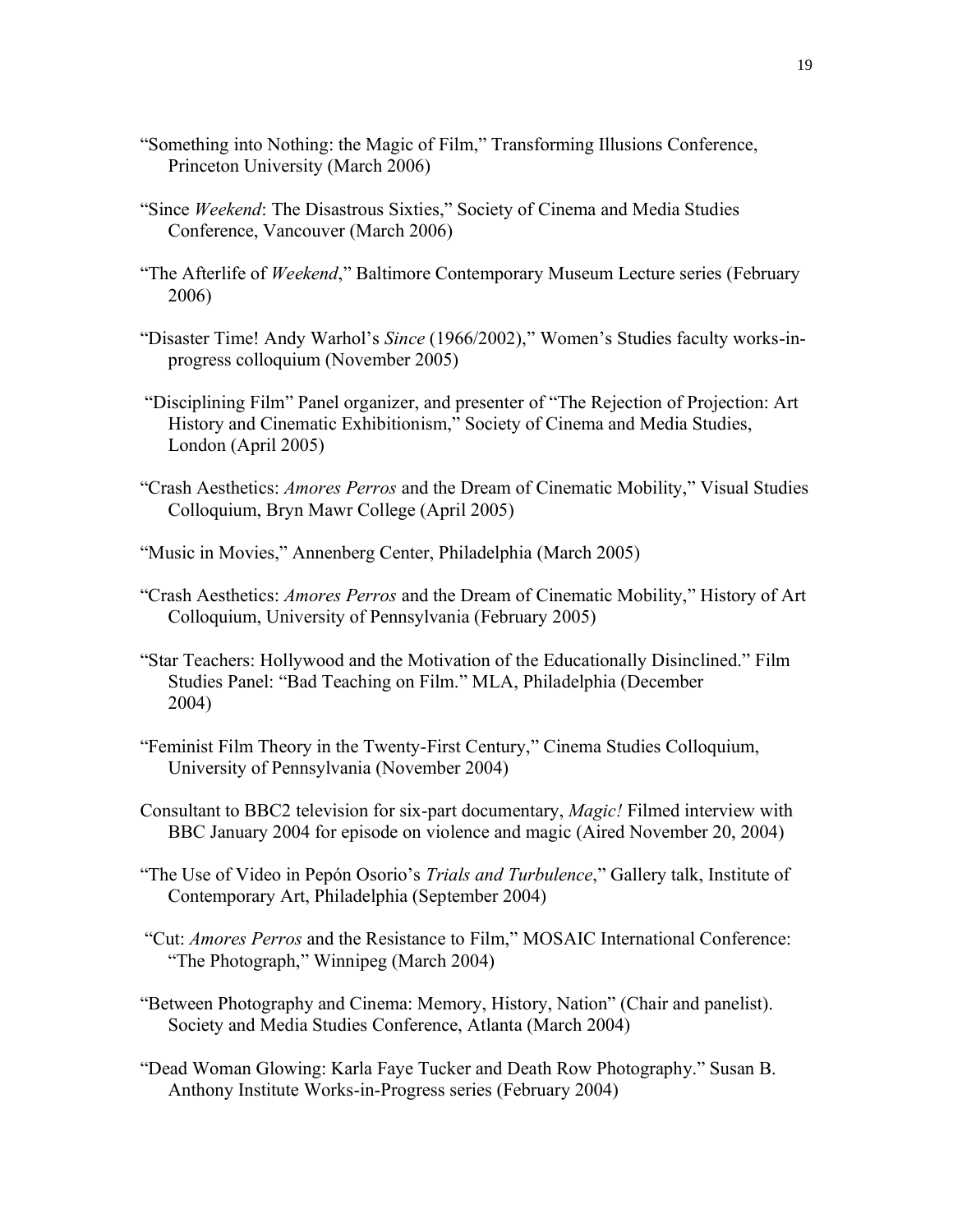- "Dead Woman Glowing: Karla Faye Tucker and Death Row Photography." University of Pennsylvania (February 2004)
- "Dead Woman Glowing: Karla Faye Tucker and Death Row Photography," University of California, Irvine (January 2004)
- "Film Falls Apart: *Crash*, Semen and Pop." "Art, Architecture and Film in the First Pop Age" conference, Princeton University (November, 2002)
- "Film Falls Apart: *Crash,* Semen and Pop." Visual and Cultural Studies Works-In-Progress series, University of Rochester (September 2002)
- "Feminism, Terrorism, Ambivalence." Participant in "Responding to Violence" colloquium, Barnard College (October 2002)
- Co-organizer and moderator of Gauss Roundtable: "Literature and Art, War and Terrorism: A Conversation." Participants: Judith Butler, Gyan Prakash, Michael Wood, Eduardo Cadava, Laura Kurgan and Lynne Tillman, Princeton University (November 2001)
- "Feminism, Terrorism, and the New German Cinema: Female Activism in the Films of Margarethe von Trotta." Special Session: Gender and Terrorism, MLA conference, New Orleans (December, 2001)
- "Reading Like An American: Literature in the Wake of September 11." Public lecture, Community Bookstore, Brooklyn (October 2001)
- "Biography, Thanatography, and the Media Coverage of Karla Faye Tucker." Popular Culture Association Conference, Philadelphia (March 2001)
- "Sex Crimes: Karla Faye Tucker and the Photographic Image," Southwest/Texas Popular Culture Association / American Popular Culture Association Conference, Albuquerque (Spring 2001)
- "Flat Death: Karla Faye Tucker and the Photographic Image." Surviving the Photograph Conference, Princeton University (Fall 2000)
- "The Future of Graduate Education." Council of Graduate Schools Conference, Washington D.C. (1999)
- "Mother Knows Best: Freud and the Fiction of the Disappearing Mother." NEMLA Conference, Philadelphia (Spring 1997)

# **TEACHING AT THE UNIVERSITY OF PENNSYLVANIA**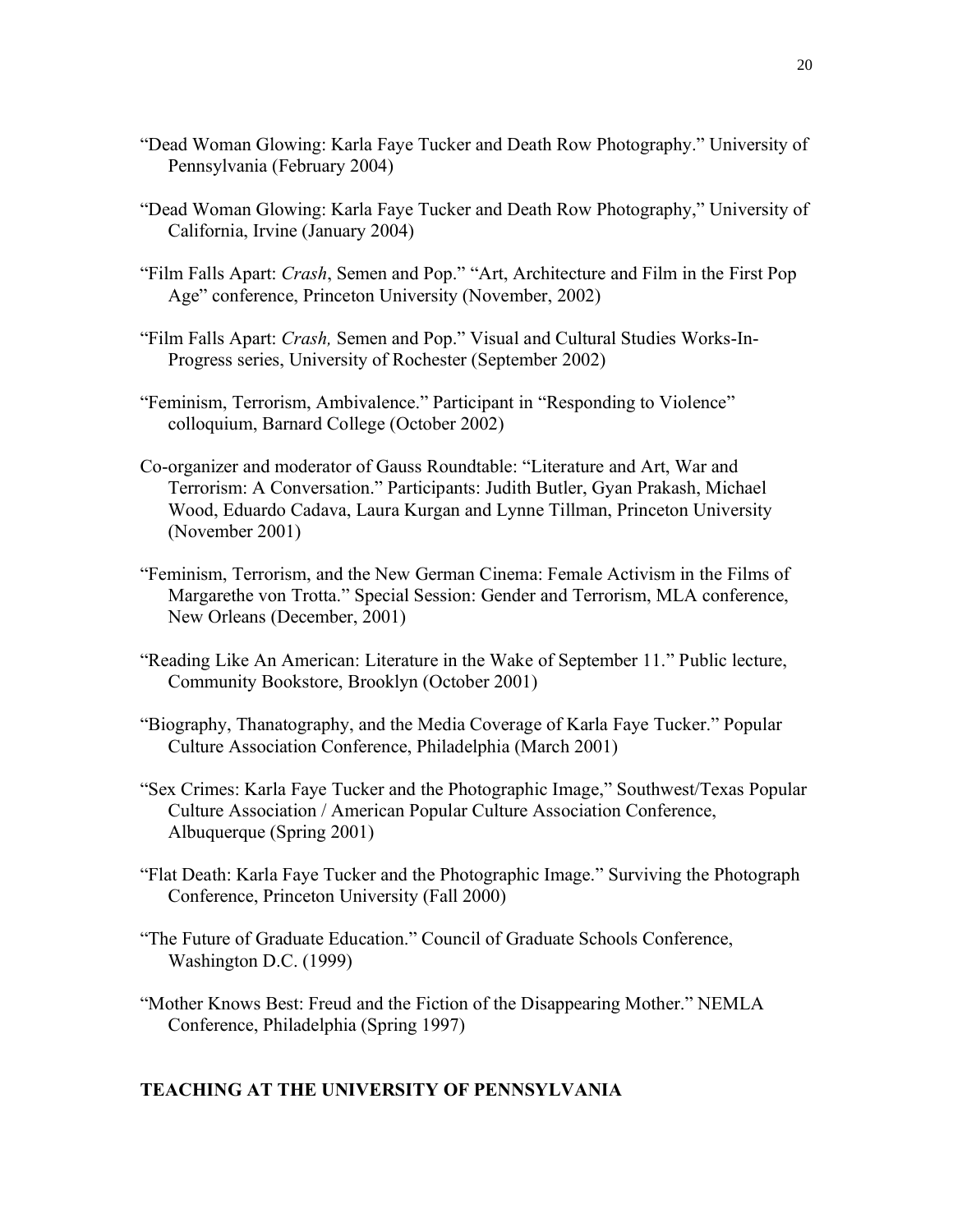ARTH 792-401 Reading Against Racism

ARTH 791-401 (with Professor Dagmawi Woubshet): African Film and Media Pedagogy (includes collaboration with Scribe Video Center, visiting Ethiopian filmmakers, trip to Sankofa Video, Books, and Café in Washington D.C., and one week visit to and partnership with the College of Performing and Visual Arts, Addis Ababa University)

ARTH 593-401 (with Professor Sharon Hayes): Art and Resistance

ARTH295-401 (with Dr. Meta Mazaj): Global Film Theory

ARTH393-401: Cinema and Civil Rights

ARTH593-401: The Place of Film Theory

ARTH 793-401: War and Film

ARTH 593-401: Film Theory to 1960

- ARTH 301-401 (with Dr. Peter Barberie, Curator of Photography, PMA): Paul Strand
- ARTH 793: The Art of Animation

ARTH 101-403 (with Dr. Timothy Powell): Native American Film and Photography

- ARTH 593-401: Reading Gilles Deleuze
- ARTH 107-401 / CINE 103: Introduction to Film Theory
- ARTH 291-401: The Road Movie
- ARTH 489 / CINE 392.401: Cinema and Photography
- CINE 498: Senior capstone seminar
- ARTH 793.401 (With Professor Gwendolyn DuBois Shaw): Race, Sex and Gender in Early Cinema.
- CINE 061: British Cinema, Penn-in-London program
- ARTH 292: Women and Film
- ARTH 593. Contemporary Film Theory
- ARTH793: Cinema and Photography
- ARTH 108.401: Film History
- ARTH301 Issues in Contemporary Art and the Art of Curating
- Advisor and committee member of dissertations in a range of departments as well as of various senior theses in History of Art, Cinema Studies and Visual Studies
- Instructor, "Cinema and Civil Rights," Teacher Institute of Philadelphia (Spring 2020): [https://theteachersinstitute.org/apply-to-tip/current-seminars/.](https://theteachersinstitute.org/apply-to-tip/current-seminars/) Weekly seminar for Philadelphia public school teachers designed to expand teacher knowledge-base and support the development of new curricular units

# **MENTORING**

Faculty mentor for: Megan Robb (RELS, 2016-); Mantha Zarmakoupi (ARTH, 2019- 2021); Julia Alekseyeva (ENGL, 2019-); Ian Fleischman (GERMAN 2019-2021); Chenshu Zhou (2020-)

Postdoctoral mentor for Danielle Taschereau Mamers (Wolf postdoctoral fellow, 2019- 20), Elyan Hill (2020-21)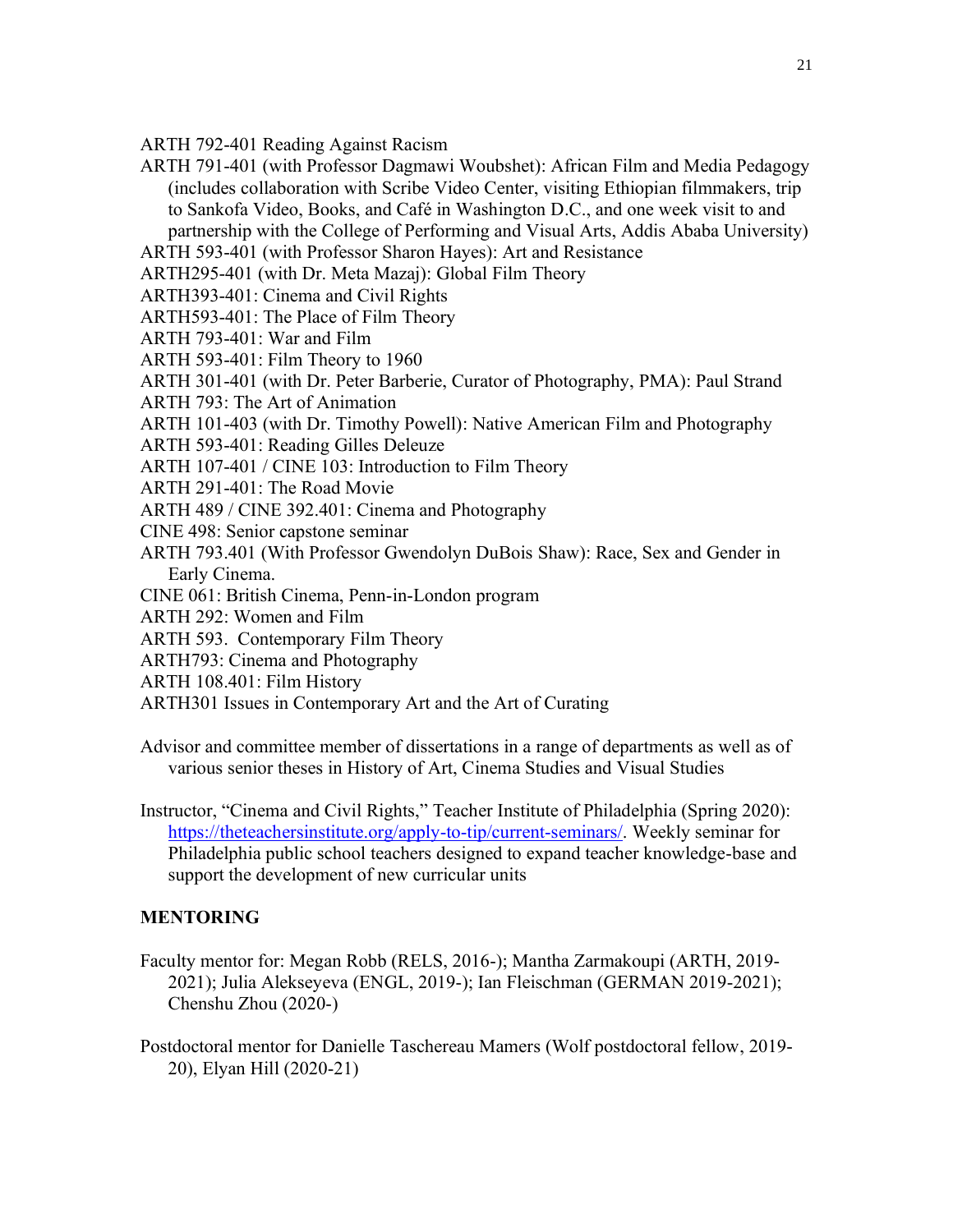Instituted faculty mentoring system for Wolf postdoctoral fellows as well as job market mentoring program (2018-)

Instituted junior faculty book manuscript workshops at Wolf Center (6 in 2020-21): <https://wolfhumanities.upenn.edu/manuscript-workshops>

Instituted associate professor project development workshops (2020-): <https://wolfhumanities.upenn.edu/project-development>

Co-organized with Price Digital Humanities Lab and Herbert D. Katz Center for Advanced Judaic Studies a 3-part, year-long series of Humanities Skill Building Workshops (2019-20): 1) Publishing Within and Beyond the University; 2) Building Your Online Presence; 3) Use Your Voice! Self-Presentation and Connecting With Diverse Publics

#### **SELECTED PROFESSIONAL SERVICE**

- External Review committee, Department of Cinema and Media Studies, University of Chicago (rescheduled from 2019-20 to December 2021)
- Humanities Without Walls National Predoctoral Career Diversity Virtual Summer Workshop Selection Committee, University of Pennsylvania (October 2020)
- External Review committee, Department of Art History, University of Southern California (March 2020, rescheduled September 2020)
- External Review committee, Whitney Humanities Center, Yale University (February 2020)
- External examiner, East Asian Studies Prize Fellowship, Council on East Asian Studies, Yale University (February 2020)
- Chair of Search Committee, CIMS Cluster Hire (East Asian Cinema and Media Studies), Department of History of Art (2019-20)
- Board Member, Scribe Video Center (2019-)
- Executive Member and Webby Judge, International Academy of Digital Arts and Sciences (IADAS) (2019-)
- Search Committee Member, CIMS /Department of English Film History Search (2018- 19)
- SAS Strategic Planning Working Group I, New Directions in the Humanities (2019-20)

Chair, SAS Strategic Planning Working Group II, Department of Language and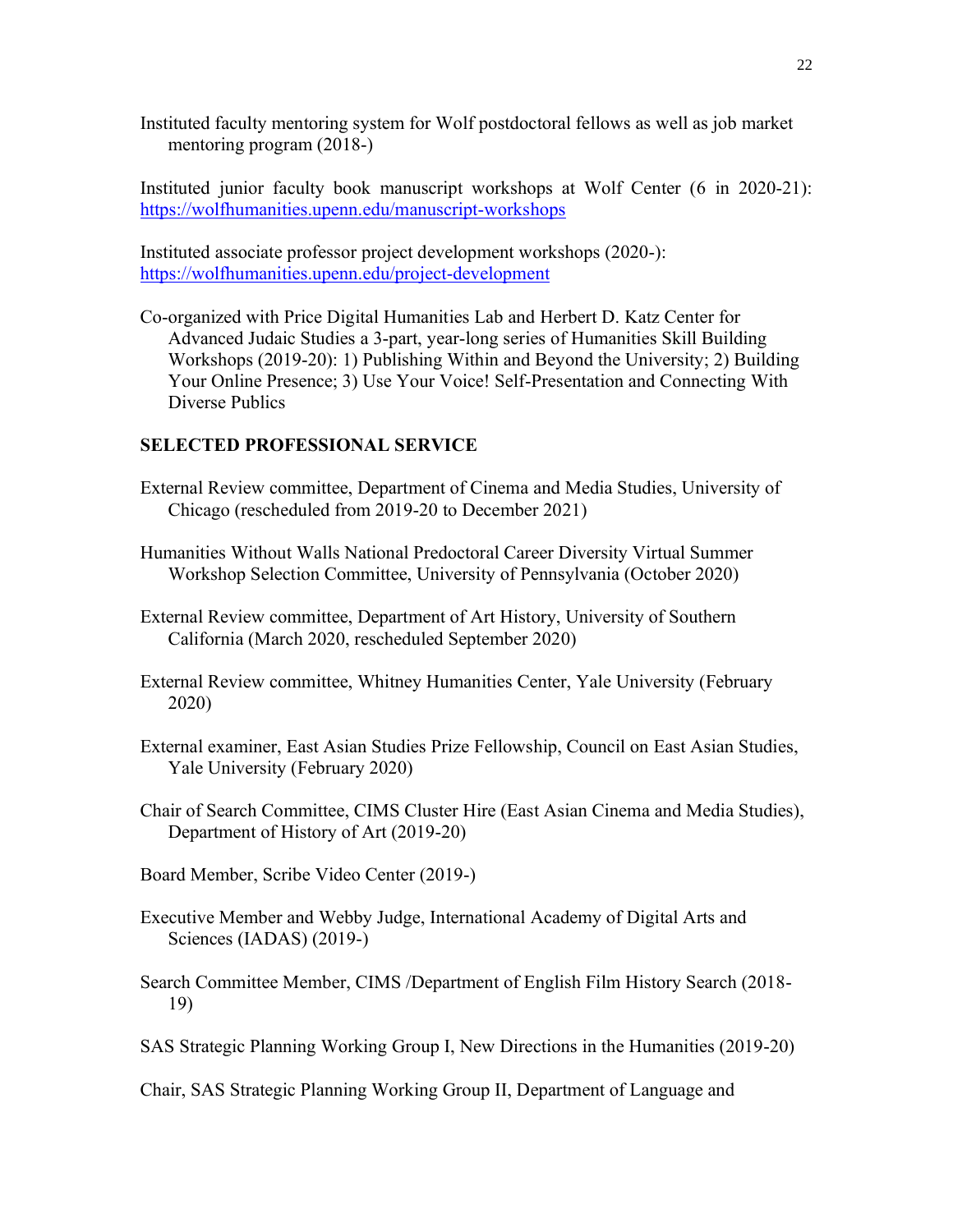Literature (2019-20)

Dancing with the Professors: The Rumba (November 2017) ("Best Chemistry" award!)

Faculty Ally, First Generation and Low-Income Students Program (2016-)

Faculty Senate Committee on Students and Educational Policy, U Penn (2016-18)

- International House Philadelphia Film Program Advisory Board (2017-2019)
- Ex-officio: Roman Architecture and Early Modern search committees (2017-18); African Art search committee (2016-17); Medieval search committee (2015-16)
- Consultant to Provost and faculty committee on Art and Culture planning, Franklin and Marshall College (March 2016)
- Provost's Arts and Culture Committee (2015-17)
- Art and Culture Committee, School of Arts and Sciences, advisory committee on the implementation of the strategic plan (2015-18)
- Advisory Board, ICA (2015-18)
- Topic director, Penn Humanities Forum ("Violence"). I coordinated a year-long, weekly faculty / postdoc seminar, as well as a bimonthly graduate seminar and a public lecture series on the topic of violence (2013-14)
- Job placement advisor and dissertation proposal workshop coordinator, History of Art (2012-2014)
- Advisory board, Kislak Center for Special Collections (2014-2018)

Advisory board, Penn Humanities Forum (2013-2017)

- Advisory board, Mellon Humanities, Design, and Urbanism committee, University of Pennsylvania (2013-2019)
- Advisory board, Penn Museum of Archaeology and Anthropology (2012-present)
- Search committee member, Directorship, Institute for Contemporary Art, Philadelphia (2012)
- Outside member, Search committee, Undergraduate Director of Fine Arts, School of Design, University of Pennsylvania (2012)

Manuscript reviewer for various presses, including University of Chicago, Duke,